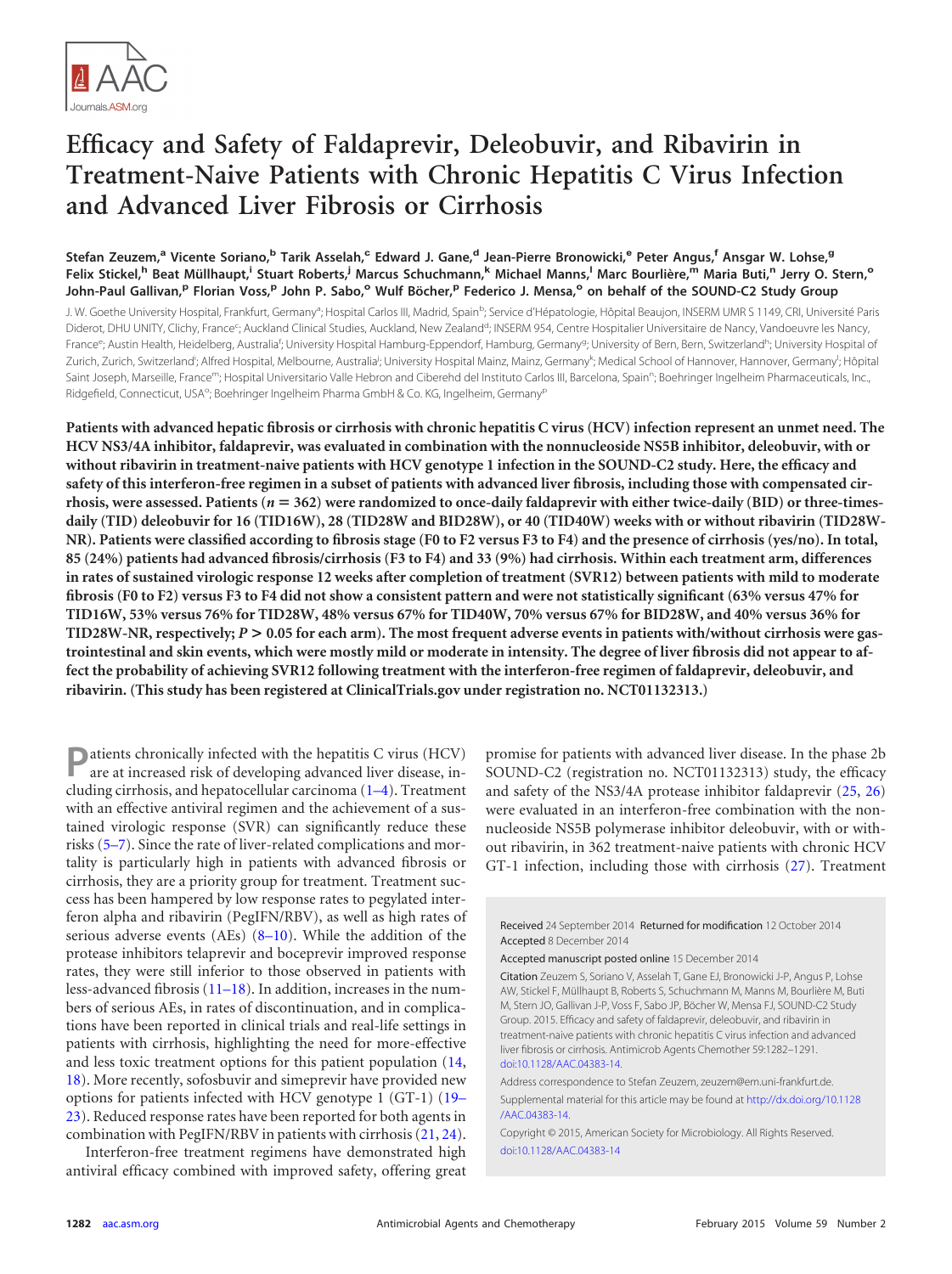with faldaprevir, deleobuvir, and ribavirin for 16, 28, or 40 weeks resulted in rates of sustained virologic response 12 weeks after completion of treatment (SVR12) of up to 47% and 85% in GT-1a- and GT-1b-infected patients, respectively. Here, we report an analysis of the efficacy and safety of faldaprevir plus deleobuvir with or without ribavirin in patients with advanced fibrosis or liver cirrhosis enrolled in the SOUND-C2 study.

#### **MATERIALS AND METHODS**

Patients and study design. SOUND-C2 was a multicenter, open-label, randomized phase 2b study that enrolled patients from 48 sites in Europe, Australia, and New Zealand [\(27\)](#page-9-6). Eligible patients were 18 to 75 years of age, were treatment naive, had chronic HCV GT-1 infection (HCV RNA levels of  $\geq$ 10,000 IU/ml), and had compensated liver disease.

Patients were randomized 1:1:1:1:1 to one of five treatment groups: faldaprevir 120 mg once daily (QD) and deleobuvir 600 mg three times daily (TID; 6-h–6-h–12-h dosing schedule) plus ribavirin for 16 weeks (TID16W), 28 weeks (TID28W), or 40 weeks (TID40W); faldaprevir 120 mg QD and deleobuvir 600 mg twice daily (BID) plus ribavirin for 28 weeks (BID28W); and faldaprevir 120 mg QD and deleobuvir 600 mg TID without ribavirin for 28 weeks (TID28W-NR). Patients were stratified according to viral subtype (GT-1a or GT-1b; determined by the Trugene HCV genotyping assay [Bayer, Tarrytown, NY, USA] or the Versant HCV Genotype 2.0 assay [Siemens AG, Tarrytown, NY, USA] if the Trugene result was inconclusive) and *IL28B* rs12979860 genotype (CC or non-CC; assessed using TaqMan PCR allelic discrimination assays [Applied Biosystems, Foster City, CA, USA]). For the first dose of the study drugs, patients received an additional 600-mg dose of deleobuvir and 120-mg dose of faldaprevir. Ribavirin was dosed at 1,000 mg/day (body weight,  $\langle 75 \text{ kg} \rangle$  or 1,200 mg/day ( $\geq 75$  kg). Patients who experienced virologic breakthrough or detectable HCV RNA at weeks 6 and 8 were switched to PegIFN/RBV and counted as treatment failures (futility rules). Breakthrough was defined as a confirmed increase in HCV RNA levels in two consecutive measurements of  $\geq$ 25 IU/ml in those with HCV RNA levels of  $\leq$  25 IU/ml previously or an increase of  $\geq$  1 log<sub>10</sub> IU/ml over their HCV RNA nadir in those with HCV RNA levels of  $\geq$ 25 IU/ml previously. Relapse was defined as an HCV RNA level of 25 IU/ml after undetectable HCV RNA at the end of planned treatment.

Patients were classified according to fibrosis stage (F0 to F2 versus F3 to F4; by biopsy or Fibroscan) and the presence of cirrhosis (yes/no; by biopsy, Fibroscan, or other parameters as explained below). Biopsy or transient elastography (Fibroscan) was performed within 3 years or 6 months of randomization, respectively. For fibrosis stage, patients were classified as having mild to moderate fibrosis (Metavir score of F0 to F2 or Fibroscan score of <9.5 kPa) or advanced fibrosis to cirrhosis (Metavir score of F3 to F4 or Fibroscan score of ≥9.5 kPa). The presence of cirrhosis was determined by the investigator based on liver biopsy result (Metavir score of F4), Fibroscan (score of  $\geq$ 13 kPa), or other clinical parameters (aspartate aminotransferase [AST]-to-platelet ratio index [APRI] score of  $\geq$  2 and Fibrosure [Fibrotest] score of  $\geq$  0.73). Where patients had both biopsy results and Fibroscan scores at baseline, then the biopsy result was used. If neither assessment was performed and the patient was indicated to have cirrhosis based on investigator clinical and laboratory assessments, then a Metavir score of F4 was recorded.

The study protocol was approved by the appropriate institutional review boards for each participating site, according to national and international regulations, and the study was conducted in accordance with the Declaration of Helsinki and International Conference on Harmonisation guidelines. All patients provided written informed consent before enrollment.

**Efficacy assessments.** The primary efficacy endpoint was SVR12, defined as an HCV RNA level of <25 IU/ml target not detected 12 weeks after completion of therapy. Plasma HCV RNA levels were measured using the quantitative Roche COBAS TaqMan HCV/HPS assay version 2 (lower limit of quantification, 25 IU/ml; lower limit of detection, 17 IU/ ml; Roche Diagnostics AG, Rotkreuz, Switzerland). HCV RNA level was measured on days 1 and 4; at weeks 1, 2, 4, 6, 8, 12, and 16 and every 4 weeks thereafter during treatment; and at 4, 8, 12, and 24 weeks after the end of treatment.

**Pharmacokinetic assessments.** One blood sample per patient was collected approximately 10 min prior to the morning dose of study drugs at week 8 for measurement of plasma faldaprevir and deleobuvir concentrations. A validated high-performance liquid chromatography–tandem mass spectrometry (HPLC-MS/MS) assay was used to analyze the plasma samples (faldaprevir, Tandem Labs, Salt Lake City, UT, USA; deleobuvir, Boehringer Ingelheim Pharmaceuticals, Inc., Ridgefield, CT, USA). The faldaprevir and deleobuvir methods were validated for a range of 20.0 to 10,000 ng/ml and 15.0 to 15,000 ng/ml, respectively; analyte quantitation in both methods was performed using a weighted  $(1/x^2)$  linear leastsquares regression analysis generated from calibration standards.

**Safety assessments.** AEs, physical examinations, and biochemical/hematologic assessments were performed at the screening visit, at the same time points as the efficacy assessments during the treatment period, 4 weeks after the administration of the last dose of study drug, and as needed during treatment visits. An independent data and safety monitoring committee conducted regular planned reviews of the safety data.

**Statistical analysis.** Calculations of SVR12 rates were based on the intent-to-treat population (all randomized patients who received at least one dose of study drug) and compared between fibrosis-stage categories using the chi-squared test *post hoc*. When comparing subgroups of patients with and without cirrhosis, patients receiving deleobuvir 600 mg TID were pooled (TID16W, TID28W, and TID40W) due to the small number of patients with cirrhosis in these arms. Multiple logistic regression analysis was used to assess the effect of the presence or absence of cirrhosis and other covariates on SVR12. This analysis was based on the per-protocol population, which excludes patients who prematurely discontinued study therapy for reasons other than per-protocol futility rules, such as AEs, loss to follow-up, or withdrawal of consent.

Baseline liver elasticity and baseline APRIs were compared between responders and nonresponders with respect to SVR12 using the Wilcoxon-Mann-Whitney test. Multiple logistic regression analysis was used to assess the influence of baseline liver elasticity and APRI on SVR12 as a continuous variable, adjusted by treatment regimen and genotype. The per-protocol patient population was used in this analysis.

#### **RESULTS**

**Patient population.** Patient disposition and baseline characteristics for the overall patient population have been previously described [\(27\)](#page-9-6). A total of 362 patients received at least one dose of study medication (see Fig. S1 in the supplemental material). Liver biopsy results were available and used to determine fibrosis stage in 124 (34%) patients, including 22 patients who had both biopsy and Fibroscan results available. Fibroscan results were available for the remaining 236 patients. Two patients were classified as missing for stage of fibrosis. In total, 85/360 (24%) patients were diagnosed with advanced fibrosis/cirrhosis (F3 to F4) as evaluated by liver biopsy (Metavir,  $\geq$ F3,  $n = 22$ ) or Fibroscan ( $\geq$ 9.5 kPa,  $n = 63$ ). Information on the presence/absence of cirrhosis was available for all patients. Cirrhosis was diagnosed in 33/362 (9%) patients as evaluated by liver biopsy (Metavir, F4,  $n = 5$ ), Fibroscan ( $\geq$ 13 kPa,  $n = 21$ ), or other parameters ( $n = 7$ ). Baseline demographics and disease characteristics were comparable across treatment arms [\(Table 1\)](#page-2-0).

**Efficacy.** Within each treatment arm, differences in SVR12 rates between patients with mild to moderate fibrosis (F0 to F2) and those with advanced fibrosis/cirrhosis (F3 to F4) did not show a consistent pattern and were not statistically significant (63% versus 47% in the TID16W arm, 53% versus 76% in the TID28W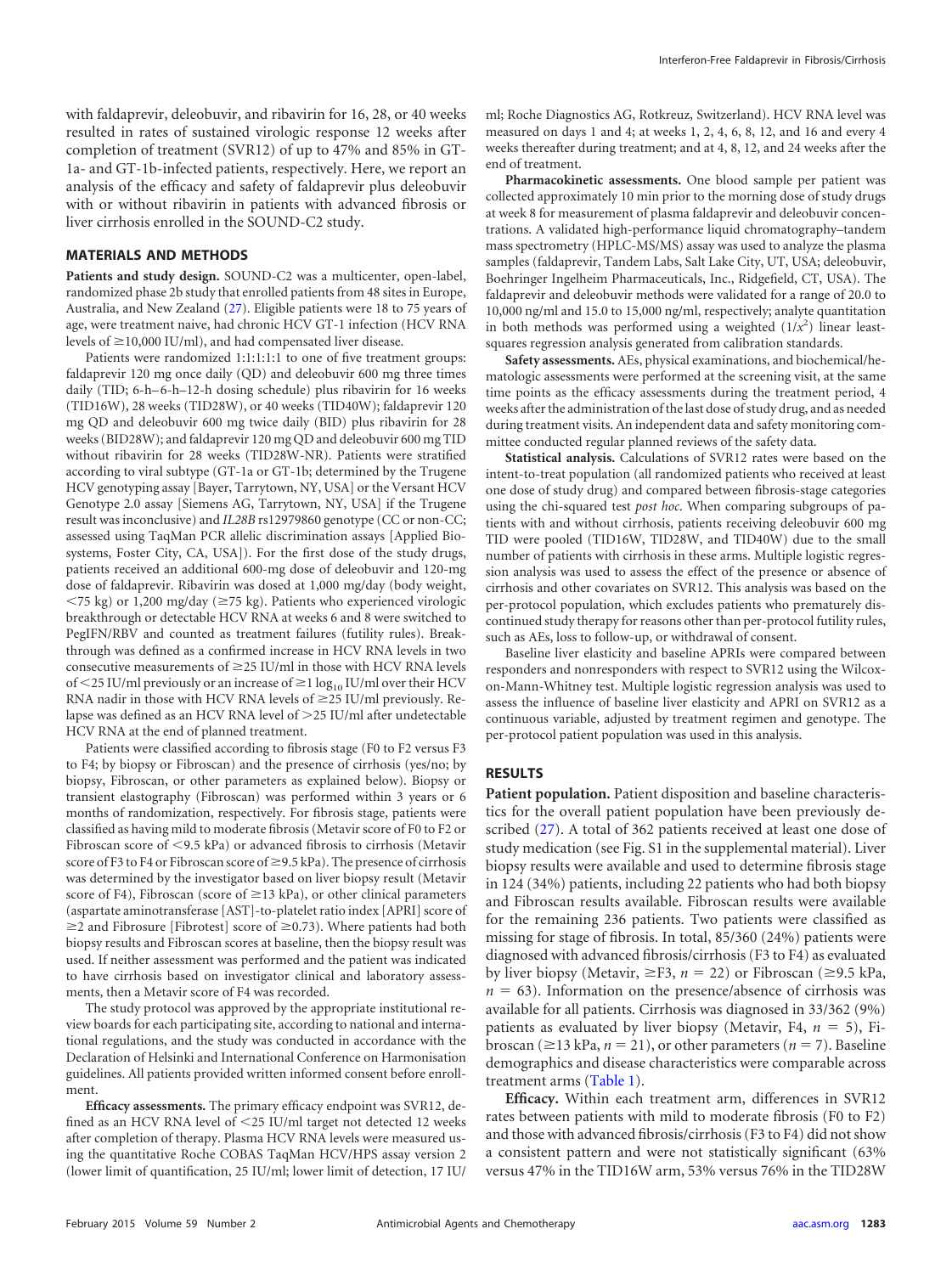|                                                                                                                                                                                                                                                                                                                                                                                                                                                                                                                                                                                                                                                                                                                                                                                                                                                                                                                                                                            |                       | Value by treatment group and fibrosis stage <sup>6,4</sup> : |                          |                                   |                       |                         |                           |                       |                       |                                          |                        |                        |                                        |
|----------------------------------------------------------------------------------------------------------------------------------------------------------------------------------------------------------------------------------------------------------------------------------------------------------------------------------------------------------------------------------------------------------------------------------------------------------------------------------------------------------------------------------------------------------------------------------------------------------------------------------------------------------------------------------------------------------------------------------------------------------------------------------------------------------------------------------------------------------------------------------------------------------------------------------------------------------------------------|-----------------------|--------------------------------------------------------------|--------------------------|-----------------------------------|-----------------------|-------------------------|---------------------------|-----------------------|-----------------------|------------------------------------------|------------------------|------------------------|----------------------------------------|
|                                                                                                                                                                                                                                                                                                                                                                                                                                                                                                                                                                                                                                                                                                                                                                                                                                                                                                                                                                            | ITD16W <sup>a</sup>   |                                                              | IID28W <sup>a</sup>      |                                   | M0P411                |                         | Pooled<br>$\text{IID},^b$ | BID <sub>28</sub> W   |                       |                                          | TID28W-NR              |                        |                                        |
| Characteristic                                                                                                                                                                                                                                                                                                                                                                                                                                                                                                                                                                                                                                                                                                                                                                                                                                                                                                                                                             | $(n = 63)$<br>$F0-F2$ | $(n = 17)$<br>$F3-F4$                                        | $(n = 58)$<br>$F0-F2$    | $(n = 21)$<br>$F3-F4$             | $(n = 62)$<br>$F0-F2$ | $(n = 15)$<br>$F3-F4$   | cirrhosis<br>$(n = 21)$   | $(n = 57)$<br>$F0-F2$ | $(n = 21)$<br>$F3-F4$ | Cirrhosis<br>$(n = 9)$                   | $(n = 35)$<br>$F0-F2$  | $(n = 11)$<br>$F3-F4$  | Cirrhosis<br>$(n = 3)$                 |
| Male, n (%)                                                                                                                                                                                                                                                                                                                                                                                                                                                                                                                                                                                                                                                                                                                                                                                                                                                                                                                                                                | 34 (54)               | 10(59)                                                       | 29 (50)                  | 12(57)                            | 28 (45)               | 8(53)                   | 12(57)                    | 26 (46)               | 15(71)                | 7(78)                                    | 20(57)                 | 4(36)                  | 2(67)                                  |
| Median age, yr (IQR)<br>White, $n\, (96)$                                                                                                                                                                                                                                                                                                                                                                                                                                                                                                                                                                                                                                                                                                                                                                                                                                                                                                                                  | 49 (39-55)<br>62(98)  | $56(48-64)$<br>16 (94)                                       | $45(38 - 53)$<br>57 (98) | $52(46 - 58)$<br>21 (100)         | 49 (43–56)<br>61 (98) | $45(42-62)$<br>15 (100) | $53(45 - 57)$<br>20(95)   | 47 (40-56)<br>56 (98) | 49 (48-54)<br>21(100) | 49 (47-54)<br>9(100)                     | 44 (34-56)<br>35 (100) | $51(41-57)$<br>11(100) | $51(41 - 57)$<br>3(100)                |
| IL28B non-CC, $n(96)$                                                                                                                                                                                                                                                                                                                                                                                                                                                                                                                                                                                                                                                                                                                                                                                                                                                                                                                                                      | 44 (70)               | 15 (88)                                                      | 43 (74)                  | 14 (67)                           | 44 (71)               | 14 (93)                 | 17(81)                    | 41 (72)               | 18 (86)               | 7(78)                                    | 24(69)                 | 9(82)                  | 2(66)                                  |
| $\mathrm{HCV}$ genotype 1a,<br>n(%)                                                                                                                                                                                                                                                                                                                                                                                                                                                                                                                                                                                                                                                                                                                                                                                                                                                                                                                                        | 27(43)                | 7(41)                                                        | 25(43)                   | 6(29)                             | 29(47)                | 5(33)                   | 7(33)                     | 25(44)                | 5(24)                 | 4 (44)                                   | 16 (46)                | 2(18)                  | $\begin{pmatrix} 0 \\ 0 \end{pmatrix}$ |
| Mean HCV RNA,                                                                                                                                                                                                                                                                                                                                                                                                                                                                                                                                                                                                                                                                                                                                                                                                                                                                                                                                                              | 6.5(0.69)             | 6.7(0.49)                                                    | 6.4(0.60)                | 6.8(0.69)                         | 6.7(0.53)             | 6.5(0.50)               | 6.6(0.74)                 | 6.6(0.67)             | 6.6(0.50)             | 6.4(0.66)                                | 6.5(0.61)              | 6.8(0.29)              | 6.8(0.24)                              |
| $log_{10}$ IU/ml (SD)<br>HCV RNA level of                                                                                                                                                                                                                                                                                                                                                                                                                                                                                                                                                                                                                                                                                                                                                                                                                                                                                                                                  | 54 (86)               | 15(88)                                                       | 46 (79)                  | 19(90)                            | 54 (87)               | 13(87)                  | 17(81)                    | 47(82)                | 19(90)                | 7(78)                                    | 25(71)                 | 11(100)                | 3(100)                                 |
| $\geq 800,000$ IU/ml,                                                                                                                                                                                                                                                                                                                                                                                                                                                                                                                                                                                                                                                                                                                                                                                                                                                                                                                                                      |                       |                                                              |                          |                                   |                       |                         |                           |                       |                       |                                          |                        |                        |                                        |
| Mean elastography,<br>n(%)                                                                                                                                                                                                                                                                                                                                                                                                                                                                                                                                                                                                                                                                                                                                                                                                                                                                                                                                                 |                       | $6.2(3.10)$ 14.9 $(6.87)$ 5.8 $(1.45)$                       |                          | $15.8(12.35)$ 6.4 (1.76)          |                       |                         | $12.3(2.64)$ 20.1 (11.84) | 5.7(1.52)             |                       | $14.1 (4.33)$ $17.3 (3.89)$ $6.3 (1.65)$ |                        | 14.6(6.02)             | 20.2(8.20)                             |
| kPa(SD) <sup>e</sup>                                                                                                                                                                                                                                                                                                                                                                                                                                                                                                                                                                                                                                                                                                                                                                                                                                                                                                                                                       |                       |                                                              |                          |                                   |                       |                         |                           |                       |                       |                                          |                        |                        |                                        |
| Mean APRI score<br>$\mathrm{(SD)}^f$                                                                                                                                                                                                                                                                                                                                                                                                                                                                                                                                                                                                                                                                                                                                                                                                                                                                                                                                       |                       | $0.6(0.58)$ 1.1 $(0.82)$ 0.6 $(0.39)$                        |                          | 0.9(0.42)                         | 0.6(0.40)             | 1.0(0.80)               | Ź                         | 0.6(0.53)             | 1.4(1.12)             | Ź                                        | 0.6(0.32)              | 1.1(0.74)              | Ź                                      |
| <sup>8</sup> Abbreviations: APRI, aspartate aminotransferase/platelet ratio index; BID, twice daily; HCV, hepatitis C virus; IQR, interquartile range; NA, not available; NR, no ribavirin; SD, standard deviation; TID, three times da<br><sup>6</sup> The TID16W, TID28W, and TID40W treatment arms were pooled because of the small number of patients with cirrhosis in these treatment arms.<br>Fibroscan results were used to determine stage of fibrosis for patients without a liver biopsy result ( <f3 <9.5="" =="" kpa,="">F3 = &gt;9.5 kPa)<br/>" Information on the stage of fibrosis was classified as "missing" for two patients (one in TID16W and one in TID28W)<br/><math display="inline">\!d</math> Cirrhosis was determined by the investigator based on Fibroscan, biopsy,<br/><math>^e</math> Among patients with baseline liver elasticity data (<math>n = 258</math>).<br/>Among patients with a baseline APRI score <math>(n = 360)</math>.</f3> |                       |                                                              |                          | and/or other clinical parameters. |                       |                         |                           |                       |                       |                                          |                        |                        |                                        |

<span id="page-2-0"></span>**TABLE 1** Baseline characteristics by fibrosis stage*g*

TABLE 1 Baseline characteristics by fibrosis stage<sup>8</sup>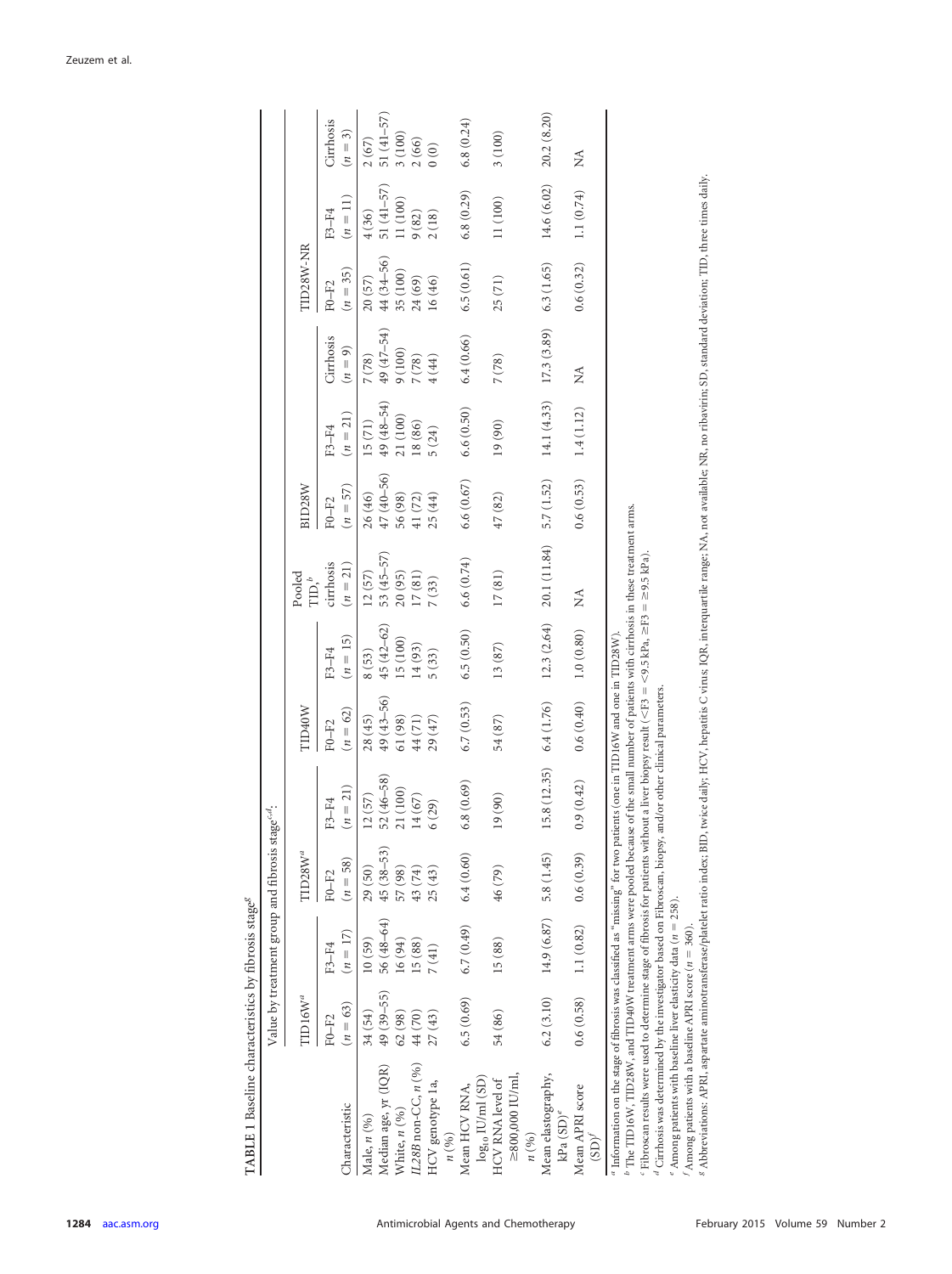

<span id="page-3-0"></span>**FIG 1** SVR12 in patients according to fibrosis stage. SVR12 was defined as undetectable HCV RNA 12 weeks after completion of treatment. *P* values were determined using the chi-squared test. BID, twice daily; HCV, hepatitis C virus; NR, no ribavirin; SVR12, sustained virologic response 12 weeks after completion of treatment; TID, three times daily. Numbers at the bottom of bars are number of patients with SVR12/total number of patients. Numbers above the bars are percentages.

arm, 48% versus 67% in the TID40W arm, 70% versus 67% in the BID28W arm, and 40% versus 36% in the TID28W-NR arm, respectively;  $P > 0.05$  for each arm; [Fig. 1](#page-3-0) and [Table 2\)](#page-3-1). Pooled SVR12 rates were 56% for F0 to F2 and 61% for F3 to F4, *P* 0.2409 (Cochran-Mantel-Haenszel test adjusted for treatment). Similarly, SVR12 rates in patients with cirrhosis seemed to be comparable to those achieved by patients without cirrhosis [\(Table](#page-3-1) [2\)](#page-3-1). In a univariate regression analysis, the presence of cirrhosis did not significantly influence the achievement of SVR12 (odds ratio, 0.91; 95% confidence interval [CI], 0.41 to 2.06;  $P = 0.83$ ).

Across all stages of fibrosis, SVR12 rates were higher among patients who received faldaprevir and deleobuvir in combination with ribavirin than among patients in the ribavirin-free arm [\(Fig.](#page-3-0) [1](#page-3-0) and [Table 2\)](#page-3-1). In the BID28W arm, 67% of patients with cirrhosis achieved SVR12, compared with 52% in the pooled TID arms and 33% in the ribavirin-free arm. Patients with HCV GT-1b infection achieved higher SVR12 rates than did patients with HCV GT-1a infection, regardless of the stage of liver fibrosis or the presence of cirrhosis [\(Table 2\)](#page-3-1).

In general, rates of virologic breakthrough and relapse were similar within each treatment arm for patients with mild to moderate fibrosis (F0 to F2) and those with advanced fibrosis/cirrhosis (F3 to F4), as well as among patients with and without cirrhosis [\(Table 2\)](#page-3-1).

Differences in the degree of baseline fibrosis, as estimated by liver elasticity or by APRI score, between patients who achieved SVR12 and those who did not achieve SVR12 seemed to be comparable and were not statistically significant (see Fig. S2 in the supplemental material). The effect of degree of fibrosis on the probability of achieving SVR12 as assessed in multiple regression analyses was small and not statistically significant, regardless of whether liver elasticity or APRI score was used to estimate liver fibrosis [\(Fig. 2](#page-4-0) and [3\)](#page-4-1). When analyzed by GT-1 subtype, there were no signs of different effects of fibrosis within genotypes 1a and 1b [\(Fig. 4\)](#page-5-0).

**Pharmacokinetics.** Blood samples collected 10 to 14 h relative to the most recent intake of deleobuvir (22 to 26 h relative to the last intake of faldaprevir) were considered representative of *e*

Abbreviations:

BID,

twice daily;

 NR,no

ribavirin; SVR12,

sustained

virologic

response

12 weeks after completion of

treatment;

 TID,three

times daily.

<span id="page-3-1"></span>

| TABLE 2 Rates of virologic response, virologic breakthrough, and relapse by treatment group and therosis stage <sup>e</sup>                                                                                                    |                         |          |                     |            | No. positive/total no. (%) by treatment group and fibrosis stage <sup>6-41</sup> . |                       |                                                                               |                          |                                    |              |                                                                                              |                                 |                                                  |                     |                                                                                     |          |
|--------------------------------------------------------------------------------------------------------------------------------------------------------------------------------------------------------------------------------|-------------------------|----------|---------------------|------------|------------------------------------------------------------------------------------|-----------------------|-------------------------------------------------------------------------------|--------------------------|------------------------------------|--------------|----------------------------------------------------------------------------------------------|---------------------------------|--------------------------------------------------|---------------------|-------------------------------------------------------------------------------------|----------|
|                                                                                                                                                                                                                                | TID16W <sup>a</sup>     |          | TID28W <sup>a</sup> |            | M0PCI1                                                                             |                       | Pooled TID <sup>p</sup>                                                       |                          | <b>BID28W</b>                      |              |                                                                                              |                                 | TD28W-NR                                         |                     |                                                                                     |          |
| Response                                                                                                                                                                                                                       | F0-F2                   | F3-F4    | F0-F2               | F3-F4      | $E0-F2$                                                                            | F3-F4                 | cirrhosis<br>Š                                                                | Cirrhosis                | $E0-E2$                            | F3-F4        | cirrhosis<br>Š                                                                               | Cirrhosis F0-F2                 |                                                  | F3-F4               | cirrhosis                                                                           | Cirrhosi |
| SVR12<br>Overall                                                                                                                                                                                                               | 40/63 (63)              | 8/17(47) | 31/58 (53)          | 16/21 (76) |                                                                                    | 30/62 (48) 10/15 (67) | 124/217 (57) 11/21 (52)                                                       |                          | (0/57(70)                          | 14/21 $(67)$ |                                                                                              |                                 |                                                  |                     |                                                                                     | 1/3 (33  |
| Genotype 1b<br>Genotype la                                                                                                                                                                                                     | 28/36 (78)<br>12/27(44) | 1/7(14)  | 10/25 (40)          | $4/6$ (67) | 13/29 (45) 3/5 (60)                                                                |                       | 7/10 (70) 21/33 (64) 12/15 (80) 17/33 (52) 7/10 (70) 84/124 (68)<br>40/93(43) | $(25)$ $t1/8$<br>3/7(43) | 29/32 (91) 12/16 (75)<br>11/25(44) | 2/5 (40)     | 37/43 (86)<br>$\begin{array}{c} 4809 \ (70) \\ 11/26 \ (42) \end{array}$                     | 4/5(80)<br>6/9 (67)<br>2/4 (50) | $12/19(63)$ $4/9(44)$<br>14/35 (40)<br>2/16 (13) | $4/11 (36) 0/2 (0)$ | 15/25 (60) 1/3 (33)<br>$\begin{array}{c} 17/43 \ (40) \\ 2/18 \ (11) \end{array}$   | 0/0 (0)  |
| Virologic breakthrough 6/63 (10) 3/17 (18) 13/58 (22) 0/21 (0) 12/62 (19) 3/15 (20) 35/217 (16) 37/21 (14) 3/2<br>Relapse Relapse 9/51 (18) 1/12 (8) 1/40 (3) 0/17 (0) 1/40 (3) 0/11 (0) 12/156 (8) 1/16 (6) 0/41 (0) 0/14 (0) |                         |          |                     |            |                                                                                    |                       | $12/62$ (19) $3/15$ (20) $35/217$ (16) $3/21$ (14) $13/57$ (23) $5/21$ (24)   |                          |                                    |              | $(0)$ 6 $t/0$<br>$\begin{array}{cc} 16/69~(23) & 2/9~(22) \\ 0/49~(0) & 0/6~(0) \end{array}$ |                                 |                                                  |                     | $2/17(12)$ $0/4(0)$ $2/20(10)$ $0/1(0)$<br>13/35 (37) 6/11 (55) 17/43 (40) 2/3 (67) |          |
| $^p$ TLD IGW, TLD28W, and TLD40W treatment arms were pooled because of the small number of patients with cirrhosis in these treatment arms.                                                                                    |                         |          |                     |            |                                                                                    |                       |                                                                               |                          |                                    |              |                                                                                              |                                 |                                                  |                     |                                                                                     |          |
|                                                                                                                                                                                                                                |                         |          |                     |            |                                                                                    |                       |                                                                               |                          |                                    |              |                                                                                              |                                 |                                                  |                     |                                                                                     |          |
| $^4$ Cirrhosis was determined by the investigator based on Fibroscan, biopsy, shd/or other clinical parameters:                                                                                                                |                         |          |                     |            |                                                                                    |                       |                                                                               |                          |                                    |              |                                                                                              |                                 |                                                  |                     |                                                                                     |          |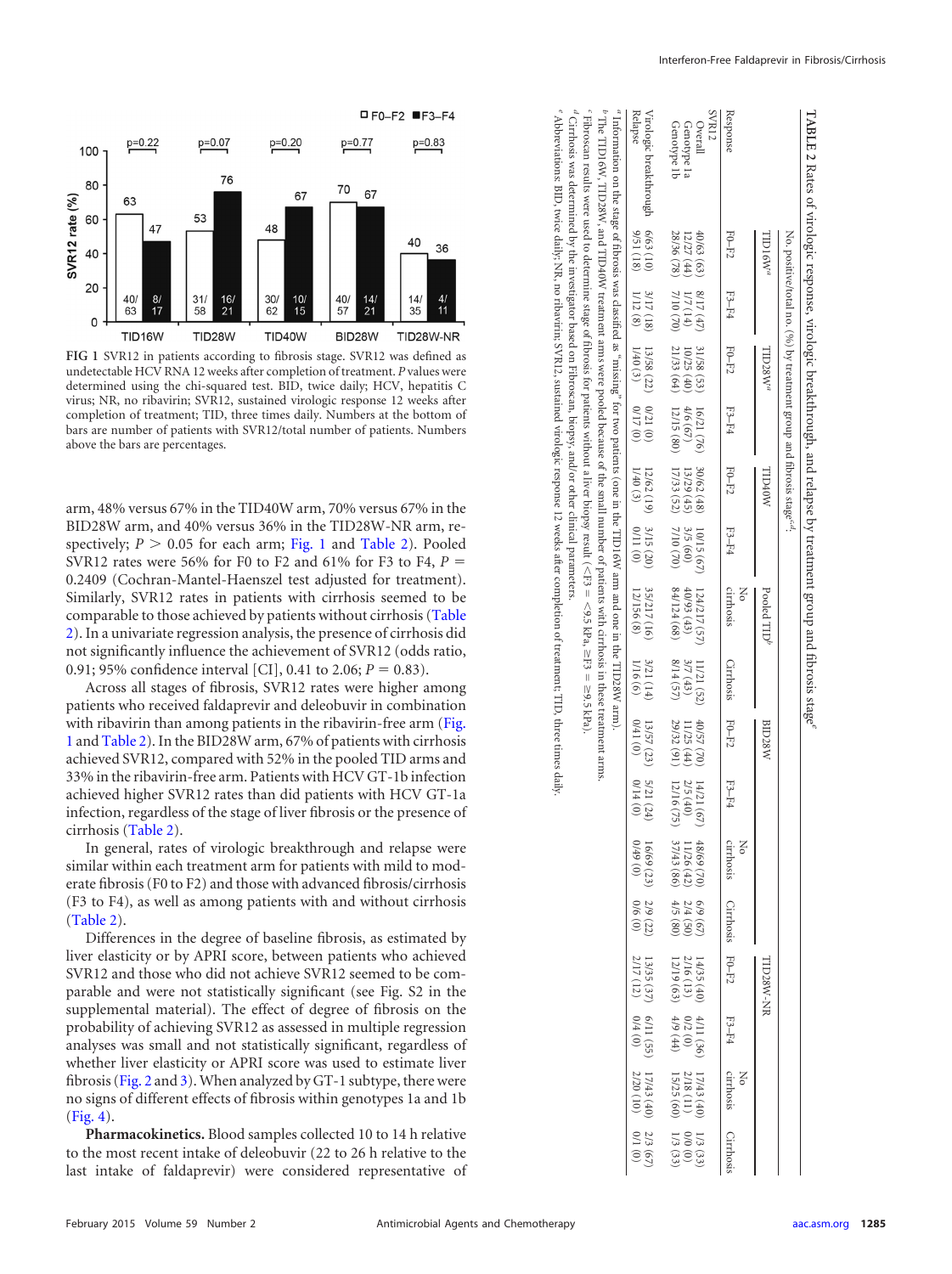

<span id="page-4-0"></span>**FIG 2** Probability of SVR12, with 95% confidence limits, in patients with HCV GT-1a (solid lines) or GT-1b (dashed lines) infection according to liver elasticity. For the pooled analysis, the plot is based on a multiple logistic regression model of SVR12 versus  $log_{10}(Fibroscan)$  and genotype, with data restricted to ribavirin-containing groups. Odds ratios (ORs), 95% confidence intervals (CIs), and *P* values are outlined below. BID, twice daily; GT, genotype; NR, no ribavirin; SVR12, sustained virologic response 12 weeks after completion of treatment; TID, three times daily. For the multiple regression model detailed in panels A to E, OR (95% CI) and *P* value for increasing Fibroscan by 1 log were 0.33 (0.06, 1.80) and 0.2008, respectively. The ORs (95% CIs) and *P* values for GT-1a versus GT-1b were 0.10 (0.05, 0.20) and -0.0001 and for treatment TID16W versus TID28W were 0.91 (0.36, 2.31) and 0.8489, respectively; those for TID40W versus TID28W were 1.37 (0.48, 3.89) and 0.5550, respectively; those for BID28W versus TID28W were 1.31 (0.50, 3.44) and 0.5782, respectively; those for TID28W-NR versus TID28W were 0.25 (0.08, 0.78) and 0.0173, respectively. For the multiple regression model detailed in panel F, pooled data (excluding the no-RBV arm) are used. OR (95% CI) and *P* value for increasing Fibroscan by 1 log were 0.47 (0.08, 2.74) and 0.3986, respectively. The OR (95% CI) and *P* value for GT-1a versus GT-1b in this model were  $0.11$   $(0.05, 0.22)$  and  $\leq 0.0001$ , respectively.

plasma trough drug concentrations. In the TID arms, plasma trough concentrations of faldaprevir and deleobuvir at week 8 were higher in patients with cirrhosis (geometric mean, 5,650 ng/ml and 11,900 nmol/liter, respectively) than in patients without cirrhosis (geometric mean, 2,060 ng/ml and 2,410 nmol/liter, respectively) (see Table S1 in the supplemental material). In the BID arm, the difference in plasma trough concentrations for faldaprevir and deleobuvir was less apparent in patients with cir-



<span id="page-4-1"></span>**FIG 3** Probability of SVR12, with 95% confidence limits, in patients with HCV GT-1a (solid lines) or GT-1b (dashed lines) infection according to APRI score. For the pooled analysis, the plot is based on a multiple logistic regression model of SVR12 versus log<sub>10</sub>(APRI) and genotype, with data restricted to ribavirincontaining groups. Odds ratios (ORs), 95% confidence intervals (CIs), and *P* values are outlined below. APRI, aspartate aminotransferase/platelet ratio index; BID, twice daily; GT, genotype; NR, no ribavirin; SVR12, sustained virologic response 12 weeks after completion of treatment; TID, three times daily. For the multiple regression model detailed in panels A to E, OR (95% CI) and *P* value for increasing APRI by 1 log were 0.77 (0.31, 1.95) and 0.5852, respectively. The ORs (95% CIs) and *P* value for GT-1a versus GT-1b in this model were 0.15 (0.09, 0.26) and < 0.0001 and for treatment TID16W versus TID28W were 0.85 (0.39, 1.86) and 0.6916, respectively; those for TID40W versus TID28W were 0.97 (0.42, 2.23) and 0.9469, respectively; those for BID28W versus TID28W were 1.07 (0.48, 2.35) and 0.8750, respectively; those for TID28W-NR versus TID28W were 0.28 (0.11, 0.71) and 0.0071, respectively. For the multiple regression models detailed in panel F, pooled data (excluding the no-RBV arm) are used. OR (95% CI) and *P* value for increasing APRI by 1 log were 0.81 (0.30, 2.20) and 0.6805, respectively. The OR (95% CI) and *P* value for GT-1a versus GT-1b in this model were 0.16 (0.09, 0.29) and -0.0001, respectively.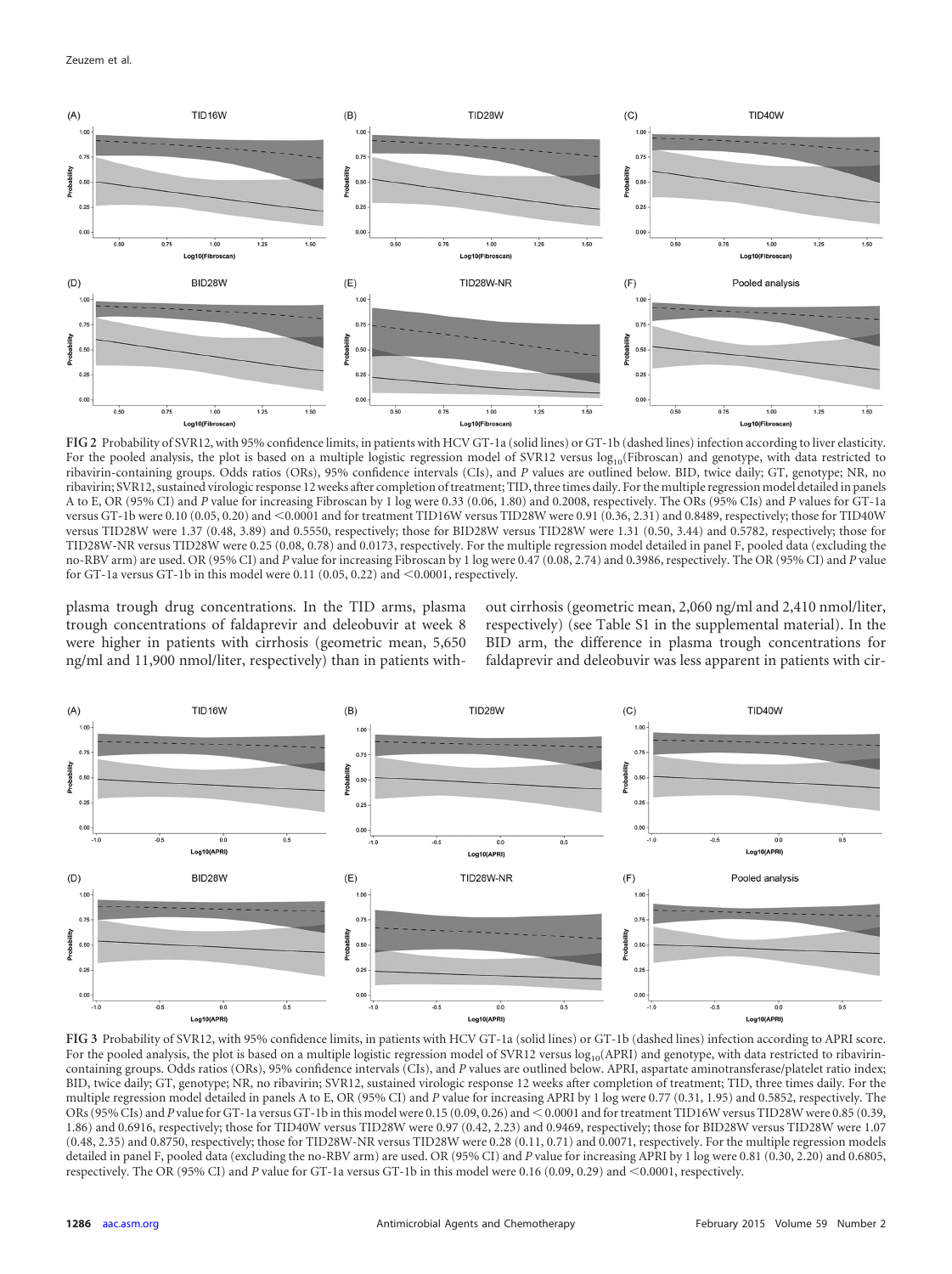

<span id="page-5-0"></span>**FIG 4** Probability of SVR12, with 95% confidence limits, in patients with HCV GT-1a (solid lines) or GT-1b (dashed lines) infection according to APRI score (top) or liver elasticity (bottom). The plots are based on a multiple logistic regression model of interaction of SVR12 versus  $log_{10}(APRI)$  score or Fibroscan), genotype, and genotype by  $log_{10}(APRI score or Fibroscan)$  and are limited to ribavirin-containing groups. Genotype by  $log_{10}(APRI)$ ,  $P = 0.3867$ ; genotype by  $log_{10}(Fibroscan), P = 0.5041$ . APRI, aspartate aminotransferase/ platelet ratio index; GT, genotype; SVR12, sustained virologic response 12 weeks after completion of treatment.

rhosis (geometric mean, 2,940 ng/ml and 2,500 nmol/liter, respectively) than in patients without cirrhosis (geometric mean, 1,810 ng/ml and 2,000 nmol/liter, respectively).

**Safety.** AEs were mostly mild or moderate in intensity [\(Table](#page-6-0) [3\)](#page-6-0). Severe AEs were reported by 3 (14%), 1 (11%), and 1 (33%) patient with cirrhosis in the pooled TID, BID28W, and TID28W-NR arms, respectively, compared with 18 (8%), 8 (12%), and 3 (7%) patients without cirrhosis in those arms, respectively. The most common AEs across all stages of liver fibrosis were gastrointestinal and skin events, which were, in most cases, more frequently observed in the TID arms than the BID28W arm. In the BID28W arm, all rash and photosensitivity events were classified as mild and no severe cases of diarrhea, nausea, and vomiting were reported regardless of the degree of fibrosis [\(Tables](#page-6-0) [3](#page-6-0) and [4\)](#page-7-0).

Five patients with cirrhosis experienced serious AEs, four (19%) in the pooled TID arm— one case each of postnarcotic psychotic ideation, pulmonary embolism (underlying thrombophilia, factor V Leiden variant), nausea and vomiting, rash, and photosensitivity—and one (11%) in the BID28W arm (anemia), who discontinued treatment [\(Table 3\)](#page-6-0). Among patients in the pooled TID arm, 6 (29%) patients with cirrhosis discontinued due to AEs, compared with 27 (12%) patients without cirrhosis. Four of those involved skin events (rash and/or photosensitivity), including one patient who discontinued due to rash and photosensitivity and another one who discontinued due to rash and jaundice. One (11%) patient with cirrhosis in the BID28W arm discontinued due to an AE (anemia), compared with 5 (7%) patients without cirrhosis.

Increases in total bilirubin levels, which were mainly driven by unconjugated bilirubin, were observed in all treatment groups, irrespective of liver fibrosis stage or presence of cirrhosis, except in the ribavirin-free arm [\(Tables 3](#page-6-0) and [4\)](#page-7-0). Division of AIDS (DAIDS) grade 3 to 4 elevations in alanine aminotransferase (ALT) levels were rare in the total population, with no patient experiencing a DAIDS grade 4 event. ALT level elevations were not associated with concomitant bilirubin level elevations and were not observed among patients with advanced fibrosis/cirrhosis (F3 to F4).

### **DISCUSSION**

This analysis of a subset of patients with advanced fibrosis or cirrhosis enrolled into the SOUND-C2 study suggests that treatment with the interferon-free regimen of faldaprevir and deleobuvir in combination with ribavirin can result in response rates comparable to those observed in patients with mild to moderate fibrosis.

The main limitation of this subgroup analysis is its small sample size, in particular, the number of patients with cirrhosis, which limits the feasibility of statistical testing and the certainty by which conclusions can be drawn. In addition, *post hoc*statistical tests and analyses have to be interpreted with caution.

Overall, SVR12 rates did not seem to be affected by the degree of liver fibrosis, with response rates comparable between patients with advanced fibrosis/cirrhosis (F3 to F4) and those with mild to moderate fibrosis (F0 to F2) (67% and 70% in the BID28W arm and 61% and 56% in pooled arms, respectively). Similar results were observed when comparing patients with and without cirrhosis. In addition, baseline fibrosis stagings in those who achieved SVR12 and those who did not achieve SVR12 seemed to be similar within each treatment arm and were not statistically significant, regardless of the method used to assess fibrosis.

Higher response rates were observed in patients with GT-1b infection than in those with GT-1a infection regardless of fibrosis stage, with GT-1b patients with advanced fibrosis/cirrhosis in the BID28W arm achieving SVR12 rates of 75/80% compared with 40/50% in patients with GT-1a infection, respectively. This is consistent with results in the more recent SOUND-C3 study [\(28\)](#page-9-7) and may be due to the lower potency of deleobuvir against GT-1a than GT-1b [\(29,](#page-9-8) [30\)](#page-9-9). Higher response rates were observed among GT-1b-infected patients with less advanced liver disease than among those with more advanced liver disease in the BID28W arm (86% without cirrhosis versus 80% with cirrhosis; 91% for F0 to F2 versus 75% for F3 to F4), although this was not a pattern consistently observed across arms. In the SOUND-C3 study, 19/20 (95%) patients with GT-1b infection achieved SVR12, including all four patients with cirrhosis [\(28\)](#page-9-7).

Overall, the BID28W arm had the most favorable safety and tolerability profile in patients with advanced fibrosis/cirrhosis. The frequencies of serious AEs and rates of discontinuation due to AEs were similar between patients with and without cirrhosis in the BID28W arm, while in the pooled TID arms, cirrhosis was associated with a higher incidence of serious AEs and higher rates of discontinuation due to AEs. This observation is likely due to the increased plasma exposure of faldaprevir and deleobuvir in these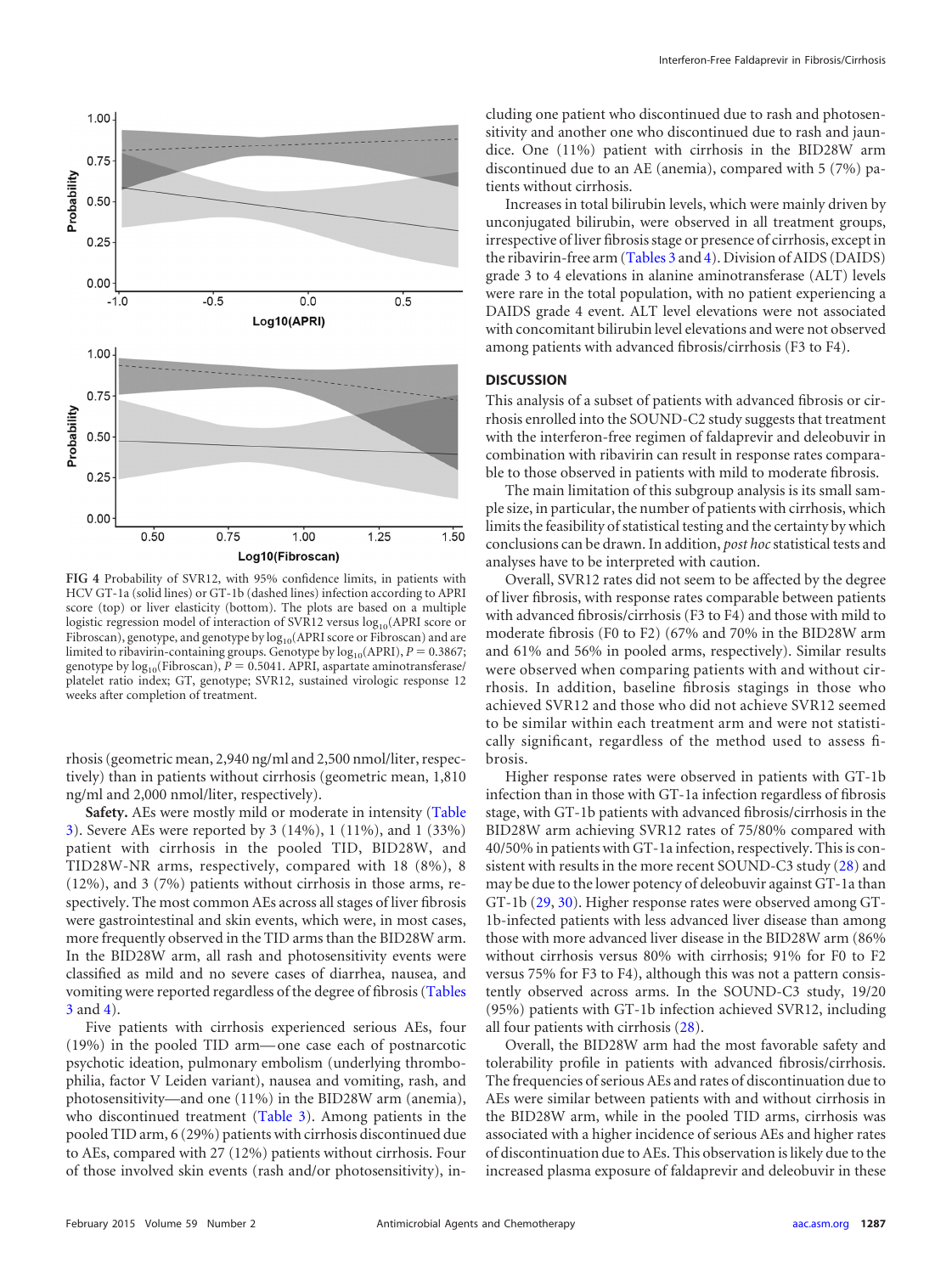<span id="page-6-0"></span>

| TABLE 3 Adverse events and laboratory abnormalities by treatment group in patients with and without cirrhosis <sup>h</sup> |  |  |  |
|----------------------------------------------------------------------------------------------------------------------------|--|--|--|
|                                                                                                                            |  |  |  |

|                                                                               | No. (%) by treatment group and cirrhosis status: |                             |                                   |                            |                                     |                            |  |  |  |
|-------------------------------------------------------------------------------|--------------------------------------------------|-----------------------------|-----------------------------------|----------------------------|-------------------------------------|----------------------------|--|--|--|
|                                                                               | Pooled TID <sup>a</sup>                          |                             | BID28W                            |                            | TID28W-NR                           |                            |  |  |  |
| AE or laboratory abnormality                                                  | Cirrhosis <sup>b</sup><br>$(n = 21)$             | No cirrhosis<br>$(n = 217)$ | Cirrhosis <sup>b</sup><br>$(n=9)$ | No cirrhosis<br>$(n = 69)$ | Cirrhosis <sup>b</sup><br>$(n = 3)$ | No cirrhosis<br>$(n = 43)$ |  |  |  |
| Patients with any AE <sup>c</sup>                                             | 20(95)                                           | 203(94)                     | 9(100)                            | 64 (93)                    | 2(67)                               | 42 (98)                    |  |  |  |
| Severe AEs                                                                    | 3(14)                                            | 18(8)                       | 1(11)                             | 8(12)                      | 1(33)                               | 3(7)                       |  |  |  |
| Serious AEs                                                                   | $4(19)^{d}$                                      | 12(6)                       | $1(11)^e$                         | 7(10)                      | 0(0)                                | 3(7)                       |  |  |  |
| Treatment discontinuation due to AEs                                          | $6(29)^f$                                        | 27(12)                      | $1(11)^e$                         | 5(7)                       | 0(0)                                | 5(12)                      |  |  |  |
| Rate of AE by preferred term                                                  |                                                  |                             |                                   |                            |                                     |                            |  |  |  |
| Rash                                                                          | 8(38)                                            | 53 (24)                     | 3(33)                             | 12(17)                     | 2(67)                               | 11(26)                     |  |  |  |
| Photosensitivity reaction                                                     | 6(29)                                            | 63(29)                      | 1(11)                             | 19(28)                     | 0(0)                                | 11(26)                     |  |  |  |
| Diarrhea                                                                      | 11(52)                                           | 93 (43)                     | 1(11)                             | 28(41)                     | 1(33)                               | 11(26)                     |  |  |  |
| Nausea                                                                        | 8(38)                                            | 117(54)                     | 5(56)                             | 34 (49)                    | 1(33)                               | 25(58)                     |  |  |  |
| Vomiting                                                                      | 8(38)                                            | 68 (31)                     | 3(33)                             | 17(25)                     | 1(33)                               | 12(28)                     |  |  |  |
| Jaundice                                                                      | 7(33)                                            | 55(25)                      | 2(22)                             | 14(20)                     | 0(0)                                | 2(5)                       |  |  |  |
| Changes in laboratory values (grade $3-4$ ) <sup>g</sup><br>Hemoglobin (g/dl) |                                                  |                             |                                   |                            |                                     |                            |  |  |  |
| $6.5 - 6.9$                                                                   | 1(5)                                             | 4(2)                        | 1(11)                             | 0(0)                       | 0(0)                                | 0(0)                       |  |  |  |
| <6.5                                                                          | 0(0)                                             | 0(0)                        | 1(11)                             | 0(0)                       | 0(0)                                | 0(0)                       |  |  |  |
| White blood cells (no./mm <sup>3</sup> )                                      |                                                  |                             |                                   |                            |                                     |                            |  |  |  |
| $1,000-1,499$                                                                 | 0(0)                                             | 0(0)                        | 0(0)                              | 0(0)                       | 0(0)                                | 0(0)                       |  |  |  |
| < 1,000                                                                       | 0(0)                                             | 0(0)                        | 0(0)                              | 0(0)                       | 0(0)                                | 0(0)                       |  |  |  |
| Platelets (no./mm <sup>3</sup> )                                              |                                                  |                             |                                   |                            |                                     |                            |  |  |  |
| 25,000-49,499                                                                 | 0(0)                                             | 0(0)                        | 0(0)                              | 0(0)                       | 0(0)                                | 0(0)                       |  |  |  |
| $<$ 25,000                                                                    | 0(0)                                             | 0(0)                        | 0(0)                              | 0(0)                       | 0(0)                                | 0(0)                       |  |  |  |
| $ALT$ ( $\times$ ULN)                                                         |                                                  |                             |                                   |                            |                                     |                            |  |  |  |
| $5.1 - 10$                                                                    | 0(0)                                             | 1 (< 1)                     | 0(0)                              | 0(0)                       | 0(0)                                | 0(0)                       |  |  |  |
| >10                                                                           | 0(0)                                             | 0(0)                        | 0(0)                              | 0(0)                       | 0(0)                                | 0(0)                       |  |  |  |
| Total bilirubin $(\times$ ULN)                                                |                                                  |                             |                                   |                            |                                     |                            |  |  |  |
| $2.6 - 5$                                                                     | 11(52)                                           | 58 (27)                     | 4(44)                             | 16(23)                     | 0(0)                                | 6(14)                      |  |  |  |
| >5                                                                            | 0(0)                                             | 14(6)                       | 2(22)                             | 8(12)                      | 0(0)                                | 0(0)                       |  |  |  |

*<sup>a</sup>* The TID16W, TID28W, and TID40W treatment arms were pooled because of the small number of patients with cirrhosis in these treatment arms.

*<sup>b</sup>* Cirrhosis was determined by the investigator based on Fibroscan, biopsy, and/or other clinical parameters.

*<sup>c</sup>* Adverse events were reported according to MedDRA (Medical Dictionary for Regulatory Activities; [http://www.meddra.org/](http://www.meddra.org)) definitions (version 15) and were defined as mild (awareness of sign[s] or symptom[s] which is/are easily tolerated), moderate (enough discomfort to cause interference with usual activity), or severe (incapacitating or causing inability to work or to perform usual activities).

*<sup>d</sup>* One case each of postnarcotic psychotic ideation, pulmonary embolism (underlying thrombophilia), nausea and vomiting, and rash and photosensitivity. *<sup>e</sup>* Anemia.

*f* Rash (*n* 3, with no cases of erythema multiforme, Stevens-Johnson syndrome, toxic epidermal necrosis, or drug reaction with eosinophilia and systemic symptoms),

photosensitivity (*n* = 2, one patient with photosensitivity and rash), vomiting (*n* = 1), and jaundice (*n* = 2, reported posttreatment, associated with vomiting in one case and decreased appetite in one case).

*<sup>g</sup>* Laboratory abnormalities were reported according to the Division of AIDS grading system (grades 3 to 4 are presented).

*<sup>h</sup>* AE, adverse event; ALT, alanine aminotransferase; BID, twice daily; NR, no ribavirin; TID, three times daily; ULN, upper limit of normal.

patients. As the number of cirrhotic patients in the BID28W arm was small, the comparison has to be interpreted with caution. The AE profile was characterized by gastrointestinal and skin events that were predominantly mild to moderate in intensity and manageable across all stages of liver fibrosis.

Bilirubin level elevations were the most common laboratory abnormality in all treatment groups. Despite the increases in bilirubin levels and known effects of the treatment regimen on the bilirubin conjugation enzyme UGT1A1 [\(31\)](#page-9-10) and the bilirubin transporters OATP1B1 and MRP2 [\(32\)](#page-9-11), concurrent elevations in ALT level were not observed, including in patients with advanced fibrosis or cirrhosis.

The findings reported here are encouraging as they suggest that the impact of liver disease on the efficacy of interferon-free regi-

mens may be far less than it is on interferon-containing regimens. The SOUND-C2 study was the first interferon-free study to suggest similar efficacies in patients with and without cirrhosis [\(27\)](#page-9-6), and these results have now been confirmed for other interferonfree regimens in larger phase 3 data sets [\(33,](#page-9-12) [34\)](#page-9-13). SVR12 rates with ledipasvir/sofosbuvir with or without ribavirin ranged from 94% to 100% among patients with cirrhosis in the ION-1 study [\(33\)](#page-9-12). Similarly, ABT-450/r-ombitasvir and dasabuvir with ribavirin achieved SVR12 rates of 92% in patients with cirrhosis [\(34\)](#page-9-13). Strategies that do not rely on interferon will likely provide the best option from an efficacy and a safety perspective for patients with advanced fibrosis/cirrhosis.

The results reported here support a growing body of evidence demonstrating that the degree of liver fibrosis has little effect on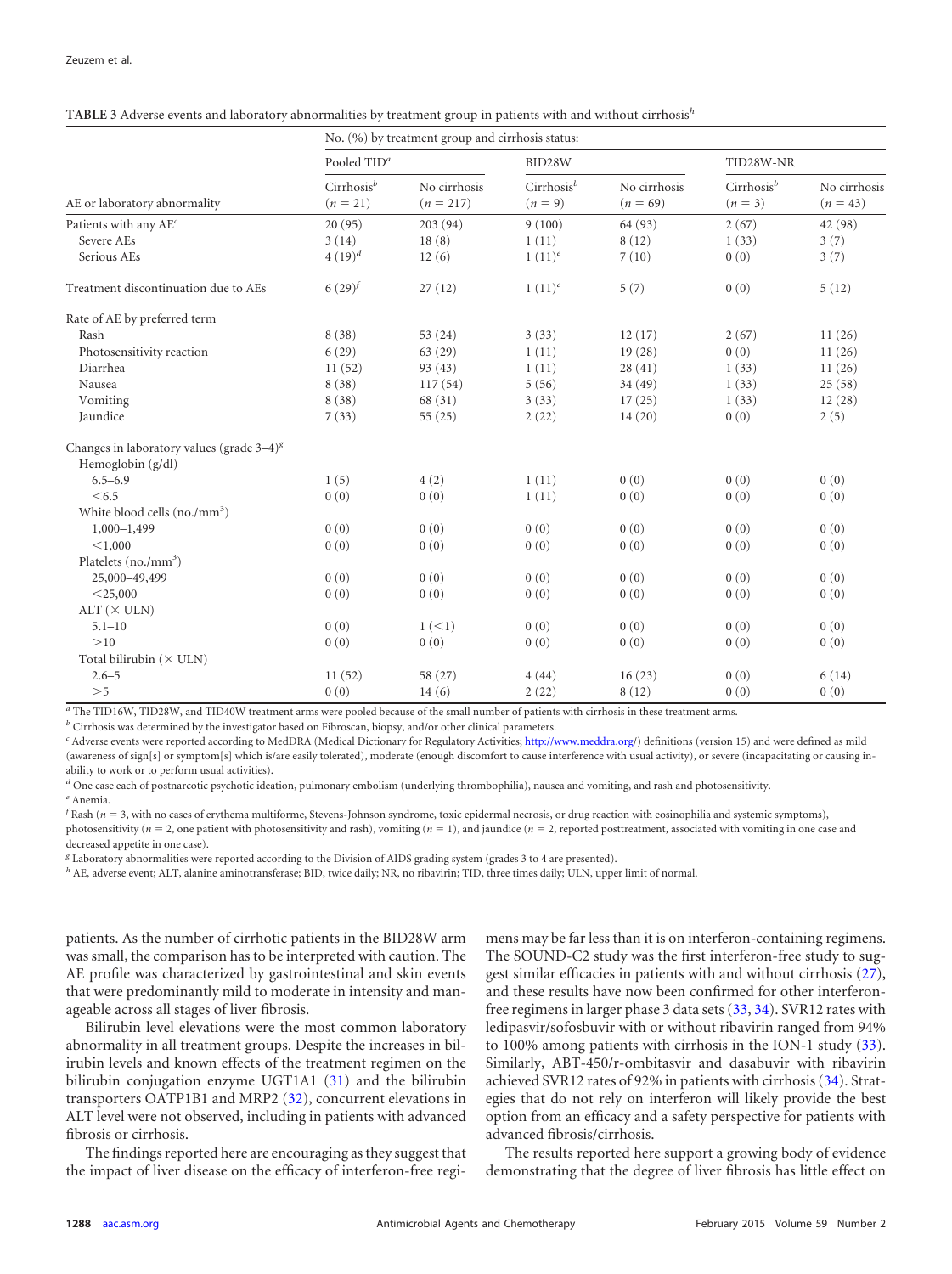| TID16W<br>TID28W<br>TID <sub>40</sub> W<br>BID28W<br>TID28W-NR<br>AE or laboratory<br>$F0-F2$<br>$F3-F4$<br>$F0-F2$<br>$F3 - F4$<br>$F0-F2$<br>$F3-F4$<br>$F0-F2$<br>$F3-F4$<br>$F0-F2$<br>$F3 - F4$<br>abnormality<br>$(n = 63)$<br>$(n = 17)$<br>$(n = 58)$<br>$(n = 21)$<br>$(n = 62)$<br>$(n = 15)$<br>$(n = 57)$<br>$(n = 21)$<br>$(n = 35)$<br>$(n = 11)$<br>Patients with any AE <sup>b</sup><br>61(97)<br>16(94)<br>52(90)<br>18(86)<br>59 (95)<br>15(100)<br>52(91)<br>21(100)<br>35(100)<br>9(82)<br>Severe AEs<br>0(0)<br>1(6)<br>6(10)<br>2(10)<br>10(16)<br>2(13)<br>8(14)<br>1(5)<br>1(3)<br>3(27)<br>Serious AEs<br>1(6)<br>3(5)<br>1(5)<br>1(9)<br>2(3)<br>4(7)<br>4(19)<br>2(13)<br>7(12)<br>2(6)<br>Treatment discontinuation<br>1(2)<br>3(18)<br>5(9)<br>16(26)<br>3(20)<br>4(7)<br>2(10)<br>3(9)<br>2(18)<br>5(24)<br>due to AEs<br>Rate of AE by preferred term<br>Rash<br>Moderate<br>0(0)<br>0(0)<br>0(0)<br>0(0)<br>0(0)<br>1(3)<br>2(12)<br>1(5)<br>2(3)<br>3(27)<br>Severe<br>0(0)<br>1(6)<br>0(0)<br>0(0)<br>1(2)<br>0(0)<br>0(0)<br>0(0)<br>0(0)<br>0(0)<br>Photosensitivity reaction<br>0(0)<br>0(0)<br>0(0)<br>Moderate<br>1(2)<br>3(18)<br>3(5)<br>4(6)<br>2(13)<br>0(0)<br>0(0)<br>Severe<br>0(0)<br>0(0)<br>0(0)<br>0(0)<br>1(2)<br>1(7)<br>0(0)<br>0(0)<br>0(0)<br>0(0)<br>Diarrhea<br>0(0)<br>0(0)<br>Moderate<br>0(0)<br>1(6)<br>3(5)<br>3(5)<br>3(5)<br>1(5)<br>2(6)<br>0(0)<br>Severe<br>0(0)<br>0(0)<br>0(0)<br>0(0)<br>0(0)<br>1(7)<br>0(0)<br>0(0)<br>0(0)<br>0(0)<br>Nausea<br>Moderate<br>2(3)<br>0(0)<br>5(9)<br>4(19)<br>5(8)<br>0(0)<br>4(7)<br>2(10)<br>2(6)<br>0(0)<br>Severe<br>0(0)<br>0(0)<br>1(2)<br>0(0)<br>0(0)<br>0(0)<br>0(0)<br>0(0)<br>0(0)<br>0(0)<br>Vomiting<br>Moderate<br>4(6)<br>0(0)<br>4(7)<br>6(29)<br>3(5)<br>0(0)<br>0(0)<br>3(14)<br>2(6)<br>0(0)<br>0(0)<br>Severe<br>0(0)<br>0(0)<br>0(0)<br>3(5)<br>1(7)<br>0(0)<br>0(0)<br>0(0)<br>1(9)<br>Jaundice<br>0(0)<br>4(7)<br>2(10)<br>2(3)<br>1(7)<br>0(0)<br>2(10)<br>0(0)<br>0(0)<br>Moderate<br>2(12)<br>0(0)<br>Severe<br>0(0)<br>0(0)<br>0(0)<br>0(0)<br>0(0)<br>0(0)<br>0(0)<br>0(0)<br>0(0)<br>Changes in laboratory values<br>(grade $3-4$ ) <sup>c</sup><br>Hemoglobin (g/dl)<br>0(0)<br>0(0)<br>$6.5 - 6.9$<br>0(0)<br>0(0)<br>1(2)<br>1(5)<br>2(3)<br>1(7)<br>0(0)<br>1(5)<br>< 6.5<br>0(0)<br>0(0)<br>0(0)<br>0(0)<br>0(0)<br>0(0)<br>0(0)<br>1(5)<br>0(0)<br>0(0)<br>White blood cells<br>$(no./mm^3)$<br>0(0)<br>0(0)<br>0(0)<br>0(0)<br>0(0)<br>0(0)<br>0(0)<br>0(0)<br>0(0)<br>0(0)<br>$1,000-1,499$<br>< 1,000<br>0(0)<br>0(0)<br>0(0)<br>0(0)<br>0(0)<br>0(0)<br>0(0)<br>0(0)<br>0(0)<br>0(0)<br>Platelets $(no./mm^3)$<br>25,000-49,499<br>0(0)<br>0(0)<br>0(0)<br>0(0)<br>0(0)<br>0(0)<br>0(0)<br>0(0)<br>0(0)<br>0(0)<br>$<$ 25,000<br>0(0)<br>0(0)<br>0(0)<br>0(0)<br>0(0)<br>0(0)<br>0(0)<br>0(0)<br>0(0)<br>0(0)<br>$ALT$ ( $\times$ ULN)<br>$5.1 - 10$<br>1(2)<br>0(0)<br>0(0)<br>0(0)<br>0(0)<br>0(0)<br>1(2)<br>1(5)<br>0(0)<br>0(0)<br>>10<br>0(0)<br>0(0)<br>0(0)<br>0(0)<br>0(0)<br>0(0)<br>0(0)<br>0(0)<br>0(0)<br>0(0)<br>Total bilirubin $(\times$ ULN)<br>$2.6 - 5$<br>24 (38)<br>9(53)<br>9(16)<br>6(29)<br>14(23)<br>6(40)<br>14(25)<br>6(29)<br>5(15)<br>1(9) |    |      | No. (%) by treatment group and fibrosis stage <sup><i>a</i></sup> : |       |       |      |      |       |       |      |      |
|------------------------------------------------------------------------------------------------------------------------------------------------------------------------------------------------------------------------------------------------------------------------------------------------------------------------------------------------------------------------------------------------------------------------------------------------------------------------------------------------------------------------------------------------------------------------------------------------------------------------------------------------------------------------------------------------------------------------------------------------------------------------------------------------------------------------------------------------------------------------------------------------------------------------------------------------------------------------------------------------------------------------------------------------------------------------------------------------------------------------------------------------------------------------------------------------------------------------------------------------------------------------------------------------------------------------------------------------------------------------------------------------------------------------------------------------------------------------------------------------------------------------------------------------------------------------------------------------------------------------------------------------------------------------------------------------------------------------------------------------------------------------------------------------------------------------------------------------------------------------------------------------------------------------------------------------------------------------------------------------------------------------------------------------------------------------------------------------------------------------------------------------------------------------------------------------------------------------------------------------------------------------------------------------------------------------------------------------------------------------------------------------------------------------------------------------------------------------------------------------------------------------------------------------------------------------------------------------------------------------------------------------------------------------------------------------------------------------------------------------------------------------------------------------------------------------------------------------------------------------------------------------------------------------------------------------------------------------------------------------------------------------------------------------------------------------------------------------------------------------------------------------------------------------------------------------------------------------|----|------|---------------------------------------------------------------------|-------|-------|------|------|-------|-------|------|------|
|                                                                                                                                                                                                                                                                                                                                                                                                                                                                                                                                                                                                                                                                                                                                                                                                                                                                                                                                                                                                                                                                                                                                                                                                                                                                                                                                                                                                                                                                                                                                                                                                                                                                                                                                                                                                                                                                                                                                                                                                                                                                                                                                                                                                                                                                                                                                                                                                                                                                                                                                                                                                                                                                                                                                                                                                                                                                                                                                                                                                                                                                                                                                                                                                                        |    |      |                                                                     |       |       |      |      |       |       |      |      |
|                                                                                                                                                                                                                                                                                                                                                                                                                                                                                                                                                                                                                                                                                                                                                                                                                                                                                                                                                                                                                                                                                                                                                                                                                                                                                                                                                                                                                                                                                                                                                                                                                                                                                                                                                                                                                                                                                                                                                                                                                                                                                                                                                                                                                                                                                                                                                                                                                                                                                                                                                                                                                                                                                                                                                                                                                                                                                                                                                                                                                                                                                                                                                                                                                        |    |      |                                                                     |       |       |      |      |       |       |      |      |
|                                                                                                                                                                                                                                                                                                                                                                                                                                                                                                                                                                                                                                                                                                                                                                                                                                                                                                                                                                                                                                                                                                                                                                                                                                                                                                                                                                                                                                                                                                                                                                                                                                                                                                                                                                                                                                                                                                                                                                                                                                                                                                                                                                                                                                                                                                                                                                                                                                                                                                                                                                                                                                                                                                                                                                                                                                                                                                                                                                                                                                                                                                                                                                                                                        |    |      |                                                                     |       |       |      |      |       |       |      |      |
|                                                                                                                                                                                                                                                                                                                                                                                                                                                                                                                                                                                                                                                                                                                                                                                                                                                                                                                                                                                                                                                                                                                                                                                                                                                                                                                                                                                                                                                                                                                                                                                                                                                                                                                                                                                                                                                                                                                                                                                                                                                                                                                                                                                                                                                                                                                                                                                                                                                                                                                                                                                                                                                                                                                                                                                                                                                                                                                                                                                                                                                                                                                                                                                                                        |    |      |                                                                     |       |       |      |      |       |       |      |      |
|                                                                                                                                                                                                                                                                                                                                                                                                                                                                                                                                                                                                                                                                                                                                                                                                                                                                                                                                                                                                                                                                                                                                                                                                                                                                                                                                                                                                                                                                                                                                                                                                                                                                                                                                                                                                                                                                                                                                                                                                                                                                                                                                                                                                                                                                                                                                                                                                                                                                                                                                                                                                                                                                                                                                                                                                                                                                                                                                                                                                                                                                                                                                                                                                                        |    |      |                                                                     |       |       |      |      |       |       |      |      |
|                                                                                                                                                                                                                                                                                                                                                                                                                                                                                                                                                                                                                                                                                                                                                                                                                                                                                                                                                                                                                                                                                                                                                                                                                                                                                                                                                                                                                                                                                                                                                                                                                                                                                                                                                                                                                                                                                                                                                                                                                                                                                                                                                                                                                                                                                                                                                                                                                                                                                                                                                                                                                                                                                                                                                                                                                                                                                                                                                                                                                                                                                                                                                                                                                        |    |      |                                                                     |       |       |      |      |       |       |      |      |
|                                                                                                                                                                                                                                                                                                                                                                                                                                                                                                                                                                                                                                                                                                                                                                                                                                                                                                                                                                                                                                                                                                                                                                                                                                                                                                                                                                                                                                                                                                                                                                                                                                                                                                                                                                                                                                                                                                                                                                                                                                                                                                                                                                                                                                                                                                                                                                                                                                                                                                                                                                                                                                                                                                                                                                                                                                                                                                                                                                                                                                                                                                                                                                                                                        |    |      |                                                                     |       |       |      |      |       |       |      |      |
|                                                                                                                                                                                                                                                                                                                                                                                                                                                                                                                                                                                                                                                                                                                                                                                                                                                                                                                                                                                                                                                                                                                                                                                                                                                                                                                                                                                                                                                                                                                                                                                                                                                                                                                                                                                                                                                                                                                                                                                                                                                                                                                                                                                                                                                                                                                                                                                                                                                                                                                                                                                                                                                                                                                                                                                                                                                                                                                                                                                                                                                                                                                                                                                                                        |    |      |                                                                     |       |       |      |      |       |       |      |      |
|                                                                                                                                                                                                                                                                                                                                                                                                                                                                                                                                                                                                                                                                                                                                                                                                                                                                                                                                                                                                                                                                                                                                                                                                                                                                                                                                                                                                                                                                                                                                                                                                                                                                                                                                                                                                                                                                                                                                                                                                                                                                                                                                                                                                                                                                                                                                                                                                                                                                                                                                                                                                                                                                                                                                                                                                                                                                                                                                                                                                                                                                                                                                                                                                                        |    |      |                                                                     |       |       |      |      |       |       |      |      |
|                                                                                                                                                                                                                                                                                                                                                                                                                                                                                                                                                                                                                                                                                                                                                                                                                                                                                                                                                                                                                                                                                                                                                                                                                                                                                                                                                                                                                                                                                                                                                                                                                                                                                                                                                                                                                                                                                                                                                                                                                                                                                                                                                                                                                                                                                                                                                                                                                                                                                                                                                                                                                                                                                                                                                                                                                                                                                                                                                                                                                                                                                                                                                                                                                        |    |      |                                                                     |       |       |      |      |       |       |      |      |
|                                                                                                                                                                                                                                                                                                                                                                                                                                                                                                                                                                                                                                                                                                                                                                                                                                                                                                                                                                                                                                                                                                                                                                                                                                                                                                                                                                                                                                                                                                                                                                                                                                                                                                                                                                                                                                                                                                                                                                                                                                                                                                                                                                                                                                                                                                                                                                                                                                                                                                                                                                                                                                                                                                                                                                                                                                                                                                                                                                                                                                                                                                                                                                                                                        |    |      |                                                                     |       |       |      |      |       |       |      |      |
|                                                                                                                                                                                                                                                                                                                                                                                                                                                                                                                                                                                                                                                                                                                                                                                                                                                                                                                                                                                                                                                                                                                                                                                                                                                                                                                                                                                                                                                                                                                                                                                                                                                                                                                                                                                                                                                                                                                                                                                                                                                                                                                                                                                                                                                                                                                                                                                                                                                                                                                                                                                                                                                                                                                                                                                                                                                                                                                                                                                                                                                                                                                                                                                                                        |    |      |                                                                     |       |       |      |      |       |       |      |      |
|                                                                                                                                                                                                                                                                                                                                                                                                                                                                                                                                                                                                                                                                                                                                                                                                                                                                                                                                                                                                                                                                                                                                                                                                                                                                                                                                                                                                                                                                                                                                                                                                                                                                                                                                                                                                                                                                                                                                                                                                                                                                                                                                                                                                                                                                                                                                                                                                                                                                                                                                                                                                                                                                                                                                                                                                                                                                                                                                                                                                                                                                                                                                                                                                                        |    |      |                                                                     |       |       |      |      |       |       |      |      |
|                                                                                                                                                                                                                                                                                                                                                                                                                                                                                                                                                                                                                                                                                                                                                                                                                                                                                                                                                                                                                                                                                                                                                                                                                                                                                                                                                                                                                                                                                                                                                                                                                                                                                                                                                                                                                                                                                                                                                                                                                                                                                                                                                                                                                                                                                                                                                                                                                                                                                                                                                                                                                                                                                                                                                                                                                                                                                                                                                                                                                                                                                                                                                                                                                        |    |      |                                                                     |       |       |      |      |       |       |      |      |
|                                                                                                                                                                                                                                                                                                                                                                                                                                                                                                                                                                                                                                                                                                                                                                                                                                                                                                                                                                                                                                                                                                                                                                                                                                                                                                                                                                                                                                                                                                                                                                                                                                                                                                                                                                                                                                                                                                                                                                                                                                                                                                                                                                                                                                                                                                                                                                                                                                                                                                                                                                                                                                                                                                                                                                                                                                                                                                                                                                                                                                                                                                                                                                                                                        |    |      |                                                                     |       |       |      |      |       |       |      |      |
|                                                                                                                                                                                                                                                                                                                                                                                                                                                                                                                                                                                                                                                                                                                                                                                                                                                                                                                                                                                                                                                                                                                                                                                                                                                                                                                                                                                                                                                                                                                                                                                                                                                                                                                                                                                                                                                                                                                                                                                                                                                                                                                                                                                                                                                                                                                                                                                                                                                                                                                                                                                                                                                                                                                                                                                                                                                                                                                                                                                                                                                                                                                                                                                                                        |    |      |                                                                     |       |       |      |      |       |       |      |      |
|                                                                                                                                                                                                                                                                                                                                                                                                                                                                                                                                                                                                                                                                                                                                                                                                                                                                                                                                                                                                                                                                                                                                                                                                                                                                                                                                                                                                                                                                                                                                                                                                                                                                                                                                                                                                                                                                                                                                                                                                                                                                                                                                                                                                                                                                                                                                                                                                                                                                                                                                                                                                                                                                                                                                                                                                                                                                                                                                                                                                                                                                                                                                                                                                                        |    |      |                                                                     |       |       |      |      |       |       |      |      |
|                                                                                                                                                                                                                                                                                                                                                                                                                                                                                                                                                                                                                                                                                                                                                                                                                                                                                                                                                                                                                                                                                                                                                                                                                                                                                                                                                                                                                                                                                                                                                                                                                                                                                                                                                                                                                                                                                                                                                                                                                                                                                                                                                                                                                                                                                                                                                                                                                                                                                                                                                                                                                                                                                                                                                                                                                                                                                                                                                                                                                                                                                                                                                                                                                        |    |      |                                                                     |       |       |      |      |       |       |      |      |
|                                                                                                                                                                                                                                                                                                                                                                                                                                                                                                                                                                                                                                                                                                                                                                                                                                                                                                                                                                                                                                                                                                                                                                                                                                                                                                                                                                                                                                                                                                                                                                                                                                                                                                                                                                                                                                                                                                                                                                                                                                                                                                                                                                                                                                                                                                                                                                                                                                                                                                                                                                                                                                                                                                                                                                                                                                                                                                                                                                                                                                                                                                                                                                                                                        |    |      |                                                                     |       |       |      |      |       |       |      |      |
|                                                                                                                                                                                                                                                                                                                                                                                                                                                                                                                                                                                                                                                                                                                                                                                                                                                                                                                                                                                                                                                                                                                                                                                                                                                                                                                                                                                                                                                                                                                                                                                                                                                                                                                                                                                                                                                                                                                                                                                                                                                                                                                                                                                                                                                                                                                                                                                                                                                                                                                                                                                                                                                                                                                                                                                                                                                                                                                                                                                                                                                                                                                                                                                                                        |    |      |                                                                     |       |       |      |      |       |       |      |      |
|                                                                                                                                                                                                                                                                                                                                                                                                                                                                                                                                                                                                                                                                                                                                                                                                                                                                                                                                                                                                                                                                                                                                                                                                                                                                                                                                                                                                                                                                                                                                                                                                                                                                                                                                                                                                                                                                                                                                                                                                                                                                                                                                                                                                                                                                                                                                                                                                                                                                                                                                                                                                                                                                                                                                                                                                                                                                                                                                                                                                                                                                                                                                                                                                                        |    |      |                                                                     |       |       |      |      |       |       |      |      |
|                                                                                                                                                                                                                                                                                                                                                                                                                                                                                                                                                                                                                                                                                                                                                                                                                                                                                                                                                                                                                                                                                                                                                                                                                                                                                                                                                                                                                                                                                                                                                                                                                                                                                                                                                                                                                                                                                                                                                                                                                                                                                                                                                                                                                                                                                                                                                                                                                                                                                                                                                                                                                                                                                                                                                                                                                                                                                                                                                                                                                                                                                                                                                                                                                        |    |      |                                                                     |       |       |      |      |       |       |      |      |
|                                                                                                                                                                                                                                                                                                                                                                                                                                                                                                                                                                                                                                                                                                                                                                                                                                                                                                                                                                                                                                                                                                                                                                                                                                                                                                                                                                                                                                                                                                                                                                                                                                                                                                                                                                                                                                                                                                                                                                                                                                                                                                                                                                                                                                                                                                                                                                                                                                                                                                                                                                                                                                                                                                                                                                                                                                                                                                                                                                                                                                                                                                                                                                                                                        |    |      |                                                                     |       |       |      |      |       |       |      |      |
|                                                                                                                                                                                                                                                                                                                                                                                                                                                                                                                                                                                                                                                                                                                                                                                                                                                                                                                                                                                                                                                                                                                                                                                                                                                                                                                                                                                                                                                                                                                                                                                                                                                                                                                                                                                                                                                                                                                                                                                                                                                                                                                                                                                                                                                                                                                                                                                                                                                                                                                                                                                                                                                                                                                                                                                                                                                                                                                                                                                                                                                                                                                                                                                                                        |    |      |                                                                     |       |       |      |      |       |       |      |      |
|                                                                                                                                                                                                                                                                                                                                                                                                                                                                                                                                                                                                                                                                                                                                                                                                                                                                                                                                                                                                                                                                                                                                                                                                                                                                                                                                                                                                                                                                                                                                                                                                                                                                                                                                                                                                                                                                                                                                                                                                                                                                                                                                                                                                                                                                                                                                                                                                                                                                                                                                                                                                                                                                                                                                                                                                                                                                                                                                                                                                                                                                                                                                                                                                                        |    |      |                                                                     |       |       |      |      |       |       |      |      |
|                                                                                                                                                                                                                                                                                                                                                                                                                                                                                                                                                                                                                                                                                                                                                                                                                                                                                                                                                                                                                                                                                                                                                                                                                                                                                                                                                                                                                                                                                                                                                                                                                                                                                                                                                                                                                                                                                                                                                                                                                                                                                                                                                                                                                                                                                                                                                                                                                                                                                                                                                                                                                                                                                                                                                                                                                                                                                                                                                                                                                                                                                                                                                                                                                        |    |      |                                                                     |       |       |      |      |       |       |      |      |
|                                                                                                                                                                                                                                                                                                                                                                                                                                                                                                                                                                                                                                                                                                                                                                                                                                                                                                                                                                                                                                                                                                                                                                                                                                                                                                                                                                                                                                                                                                                                                                                                                                                                                                                                                                                                                                                                                                                                                                                                                                                                                                                                                                                                                                                                                                                                                                                                                                                                                                                                                                                                                                                                                                                                                                                                                                                                                                                                                                                                                                                                                                                                                                                                                        |    |      |                                                                     |       |       |      |      |       |       |      |      |
|                                                                                                                                                                                                                                                                                                                                                                                                                                                                                                                                                                                                                                                                                                                                                                                                                                                                                                                                                                                                                                                                                                                                                                                                                                                                                                                                                                                                                                                                                                                                                                                                                                                                                                                                                                                                                                                                                                                                                                                                                                                                                                                                                                                                                                                                                                                                                                                                                                                                                                                                                                                                                                                                                                                                                                                                                                                                                                                                                                                                                                                                                                                                                                                                                        |    |      |                                                                     |       |       |      |      |       |       |      |      |
|                                                                                                                                                                                                                                                                                                                                                                                                                                                                                                                                                                                                                                                                                                                                                                                                                                                                                                                                                                                                                                                                                                                                                                                                                                                                                                                                                                                                                                                                                                                                                                                                                                                                                                                                                                                                                                                                                                                                                                                                                                                                                                                                                                                                                                                                                                                                                                                                                                                                                                                                                                                                                                                                                                                                                                                                                                                                                                                                                                                                                                                                                                                                                                                                                        |    |      |                                                                     |       |       |      |      |       |       |      |      |
|                                                                                                                                                                                                                                                                                                                                                                                                                                                                                                                                                                                                                                                                                                                                                                                                                                                                                                                                                                                                                                                                                                                                                                                                                                                                                                                                                                                                                                                                                                                                                                                                                                                                                                                                                                                                                                                                                                                                                                                                                                                                                                                                                                                                                                                                                                                                                                                                                                                                                                                                                                                                                                                                                                                                                                                                                                                                                                                                                                                                                                                                                                                                                                                                                        |    |      |                                                                     |       |       |      |      |       |       |      |      |
|                                                                                                                                                                                                                                                                                                                                                                                                                                                                                                                                                                                                                                                                                                                                                                                                                                                                                                                                                                                                                                                                                                                                                                                                                                                                                                                                                                                                                                                                                                                                                                                                                                                                                                                                                                                                                                                                                                                                                                                                                                                                                                                                                                                                                                                                                                                                                                                                                                                                                                                                                                                                                                                                                                                                                                                                                                                                                                                                                                                                                                                                                                                                                                                                                        |    |      |                                                                     |       |       |      |      |       |       |      |      |
|                                                                                                                                                                                                                                                                                                                                                                                                                                                                                                                                                                                                                                                                                                                                                                                                                                                                                                                                                                                                                                                                                                                                                                                                                                                                                                                                                                                                                                                                                                                                                                                                                                                                                                                                                                                                                                                                                                                                                                                                                                                                                                                                                                                                                                                                                                                                                                                                                                                                                                                                                                                                                                                                                                                                                                                                                                                                                                                                                                                                                                                                                                                                                                                                                        |    |      |                                                                     |       |       |      |      |       |       |      |      |
|                                                                                                                                                                                                                                                                                                                                                                                                                                                                                                                                                                                                                                                                                                                                                                                                                                                                                                                                                                                                                                                                                                                                                                                                                                                                                                                                                                                                                                                                                                                                                                                                                                                                                                                                                                                                                                                                                                                                                                                                                                                                                                                                                                                                                                                                                                                                                                                                                                                                                                                                                                                                                                                                                                                                                                                                                                                                                                                                                                                                                                                                                                                                                                                                                        |    |      |                                                                     |       |       |      |      |       |       |      |      |
|                                                                                                                                                                                                                                                                                                                                                                                                                                                                                                                                                                                                                                                                                                                                                                                                                                                                                                                                                                                                                                                                                                                                                                                                                                                                                                                                                                                                                                                                                                                                                                                                                                                                                                                                                                                                                                                                                                                                                                                                                                                                                                                                                                                                                                                                                                                                                                                                                                                                                                                                                                                                                                                                                                                                                                                                                                                                                                                                                                                                                                                                                                                                                                                                                        |    |      |                                                                     |       |       |      |      |       |       |      |      |
|                                                                                                                                                                                                                                                                                                                                                                                                                                                                                                                                                                                                                                                                                                                                                                                                                                                                                                                                                                                                                                                                                                                                                                                                                                                                                                                                                                                                                                                                                                                                                                                                                                                                                                                                                                                                                                                                                                                                                                                                                                                                                                                                                                                                                                                                                                                                                                                                                                                                                                                                                                                                                                                                                                                                                                                                                                                                                                                                                                                                                                                                                                                                                                                                                        |    |      |                                                                     |       |       |      |      |       |       |      |      |
|                                                                                                                                                                                                                                                                                                                                                                                                                                                                                                                                                                                                                                                                                                                                                                                                                                                                                                                                                                                                                                                                                                                                                                                                                                                                                                                                                                                                                                                                                                                                                                                                                                                                                                                                                                                                                                                                                                                                                                                                                                                                                                                                                                                                                                                                                                                                                                                                                                                                                                                                                                                                                                                                                                                                                                                                                                                                                                                                                                                                                                                                                                                                                                                                                        |    |      |                                                                     |       |       |      |      |       |       |      |      |
|                                                                                                                                                                                                                                                                                                                                                                                                                                                                                                                                                                                                                                                                                                                                                                                                                                                                                                                                                                                                                                                                                                                                                                                                                                                                                                                                                                                                                                                                                                                                                                                                                                                                                                                                                                                                                                                                                                                                                                                                                                                                                                                                                                                                                                                                                                                                                                                                                                                                                                                                                                                                                                                                                                                                                                                                                                                                                                                                                                                                                                                                                                                                                                                                                        |    |      |                                                                     |       |       |      |      |       |       |      |      |
|                                                                                                                                                                                                                                                                                                                                                                                                                                                                                                                                                                                                                                                                                                                                                                                                                                                                                                                                                                                                                                                                                                                                                                                                                                                                                                                                                                                                                                                                                                                                                                                                                                                                                                                                                                                                                                                                                                                                                                                                                                                                                                                                                                                                                                                                                                                                                                                                                                                                                                                                                                                                                                                                                                                                                                                                                                                                                                                                                                                                                                                                                                                                                                                                                        |    |      |                                                                     |       |       |      |      |       |       |      |      |
|                                                                                                                                                                                                                                                                                                                                                                                                                                                                                                                                                                                                                                                                                                                                                                                                                                                                                                                                                                                                                                                                                                                                                                                                                                                                                                                                                                                                                                                                                                                                                                                                                                                                                                                                                                                                                                                                                                                                                                                                                                                                                                                                                                                                                                                                                                                                                                                                                                                                                                                                                                                                                                                                                                                                                                                                                                                                                                                                                                                                                                                                                                                                                                                                                        |    |      |                                                                     |       |       |      |      |       |       |      |      |
|                                                                                                                                                                                                                                                                                                                                                                                                                                                                                                                                                                                                                                                                                                                                                                                                                                                                                                                                                                                                                                                                                                                                                                                                                                                                                                                                                                                                                                                                                                                                                                                                                                                                                                                                                                                                                                                                                                                                                                                                                                                                                                                                                                                                                                                                                                                                                                                                                                                                                                                                                                                                                                                                                                                                                                                                                                                                                                                                                                                                                                                                                                                                                                                                                        | >5 | 1(2) | 2(12)                                                               | 8(14) | 2(10) | 4(7) | 1(7) | 6(11) | 4(19) | 0(0) | 0(0) |

<span id="page-7-0"></span>**TABLE 4** Adverse events and laboratory abnormalities by treatment group and fibrosis stage (F0 to F2 versus F3 to F4)*<sup>d</sup>*

*a* Fibroscan results were used to determine stage of fibrosis for patients without a liver biopsy result (<F3 = <9.5 kPa,  $\geq$ F3 =  $\geq$ 9.5 kPa).

*<sup>b</sup>* Adverse events were reported according to MedDRA (Medical Dictionary for Regulatory Activities; [http://www.meddra.org/](http://www.meddra.org)) definitions (version 15) and were defined as mild (awareness of sign[s] or symptom[s] which is/are easily tolerated), moderate (enough discomfort to cause interference with usual activity), or severe (incapacitating or causing inability to work or to perform usual activities).

*<sup>c</sup>* Laboratory abnormalities were reported according to the Division of AIDS grading system (grades 3 to 4 are presented).

*<sup>d</sup>* Abbreviations: AE, adverse event; ALT, alanine aminotransferase; BID, twice daily; NR, no ribavirin; TID, three times daily; ULN, upper limit of normal.

the efficacy and safety of interferon-free regimens. Here, the interferon-free oral combination of faldaprevir, deleobuvir, and ribavirin demonstrated efficacy and tolerability in patients receiving faldaprevir 120 mg QD, deleobuvir 600 mg BID, and ribavirin (BID28W arm) regardless of the presence of advanced liver disease. These results add to the growing body of knowledge on the use of interferon-free regimens in this high-unmetneed population.

## **ACKNOWLEDGMENTS**

This study was funded by Boehringer Ingelheim Pharma GmbH & Co. KG. The authors were fully responsible for all content and editorial deci-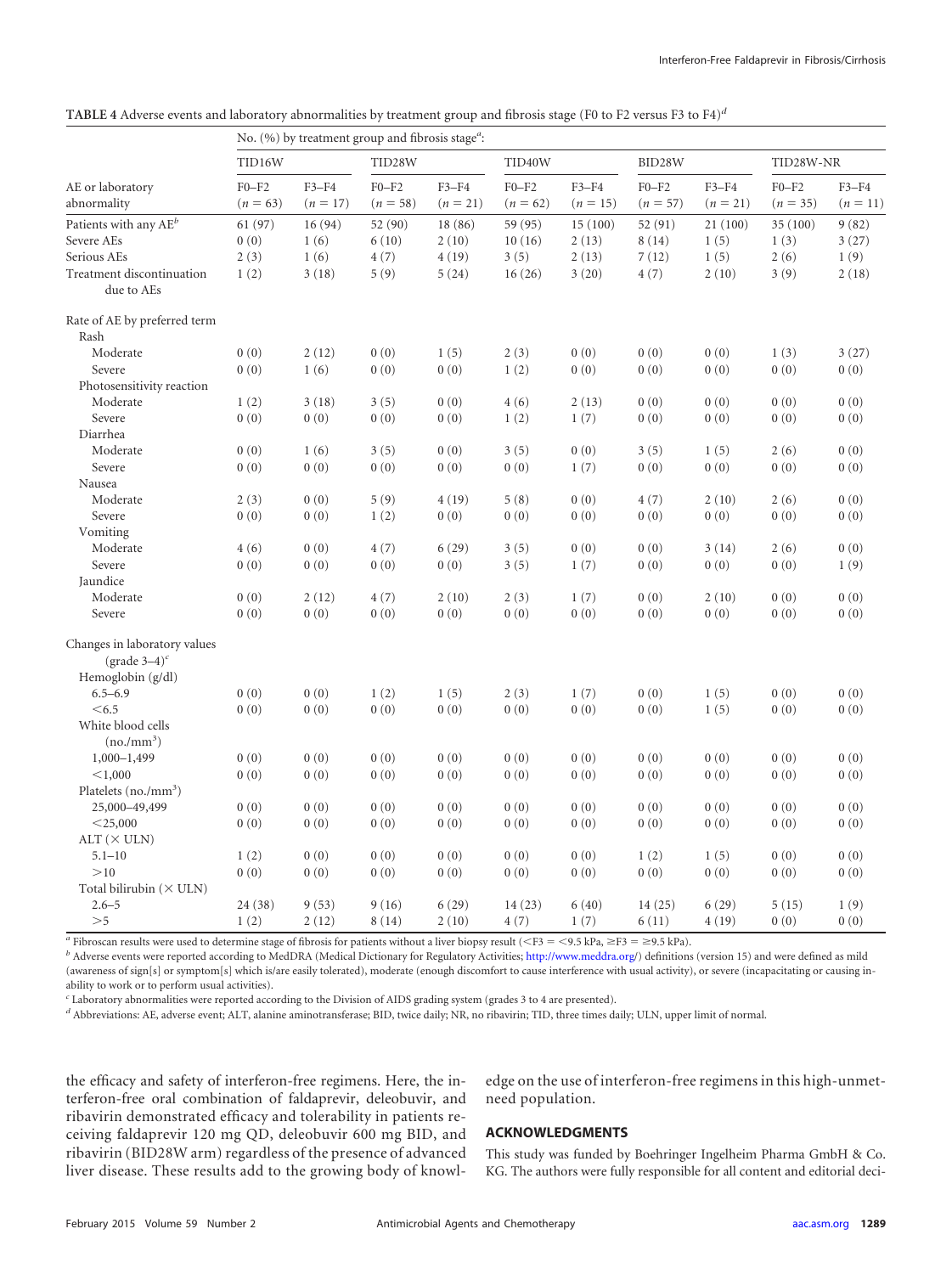sions, were involved at all stages of manuscript development, and have approved the final version. Medical writing assistance, supported financially by Boehringer Ingelheim, was provided by Andrew Brooks and Katrin Gudmundsdottir of Choice Healthcare Solutions during the preparation of the manuscript.

S. Zeuzem has received consultancy fees from AbbVie, Boehringer Ingelheim, Bristol-Myers Squibb, Gilead, Idenix, Janssen, Merck, Novartis, Presidio, Roche, Santaris, and Vertex. V. Soriano has received grant support from Boehringer Ingelheim, Bristol-Myers Squibb, Gilead, Janssen, and Merck; has served on speakers' bureaus for Boehringer Ingelheim, Bristol-Myers Squibb, Gilead, Janssen, and Merck; and has received compensation for educational presentations from Gilead, Janssen, Merck, and ViiV. T. Asselah is a consultant for BMS, Boehringer Ingelheim, Roche, Merck-Schering Plough, Gilead, and Janssen. E. J. Gane is a member of advisory boards for Abbott, Gilead, Janssen, Roche, and Tibotec. He has received speaker fees for Gilead, Janssen, AbbVie, Novartis, and Roche. J.-P. Bronowicki has received consultancy fees from Boehringer Ingelheim, BMS, Gilead, Janssen, MSD, and Novartis and has received speaker fees from BMS, Gilead, Janssen, MSD, and Roche. P. Angus has received consultancy fees from Gilead and MSD. A. W. Lohse has received grant support from Boehringer Ingelheim, BMS, Falk, Gilead, MSD, and Roche. F. Stickel is a member of advisory boards of Roche, Novartis, Biotest, and Gilead; has received grant support from Novartis, Roche, MSD, and Echosens; has served as a paid speaker for Roche, Novartis, Biotest, MSD, and Janssen; and is a consultant for Janssen, Biotest, and MSD. B. Müllhaupt has received grant support from MSD and Roche and is an advisor for Gilead, Janssen, MSD, and Roche. S. Roberts is a consultant for BMS, Gilead, Janssen, and Roche. M. Schuchmann has received consulting fees and speaker honoraria from Roche, Gilead, BMS, Merck, Boehringer Ingelheim, Janssen, and Falk. M. Manns has received speaker fees from BMS, Gilead, GSK, Janssen, Merck, and Roche; has worked as a consultant for Achillion, BMS, Boehringer Ingelheim, Gilead, GSK, Idenix, Janssen, Merck, Novartis, Roche, and Vertex; and has received grant/ research support from AbbVie, BMS, Boehringer Ingelheim, Gilead, Janssen, Merck, Novartis, and Roche. M. Bourlière has served on advisory boards for Boehringer Ingelheim, Merck, Vertex, Janssen, Gilead, Abbott, GSK, and Roche and has received lecture fees from Merck, Janssen, Boehringer Ingelheim, and Gilead. M. Buti has served as a consultant for Boehringer Ingelheim and has received payment for lectures from BMS, Gilead, Janssen, MSD, and Novartis. J. O. Stern, J.-P. Gallivan, F. Voss, J. P. Sabo, W. Böcher, and F. J. Mensa are employees of Boehringer Ingelheim.

#### <span id="page-8-0"></span>**REFERENCES**

- 1. **European Association of the Study of the Liver.** 2012. 2011 European Association of the Study of the Liver hepatitis C virus clinical practice guidelines. Liver Int **32**(Suppl 1)**:**2– 8. [http://dx.doi.org/10.1111/j.1478](http://dx.doi.org/10.1111/j.1478-3231.2011.02703.x) [-3231.2011.02703.x.](http://dx.doi.org/10.1111/j.1478-3231.2011.02703.x)
- 2. **Ghany MG, Nelson DR, Strader DB, Thomas DL, Seeff LB.** 2011. An update on treatment of genotype 1 chronic hepatitis C virus infection: 2011 practice guideline by the American Association for the Study of Liver Diseases. Hepatology **54:**1433–1444. [http://dx.doi.org/10.1002](http://dx.doi.org/10.1002/hep.24641) [/hep.24641.](http://dx.doi.org/10.1002/hep.24641)
- <span id="page-8-1"></span>3. **Alazawi W, Cunningham M, Dearden J, Foster GR.** 2010. Systematic review: outcome of compensated cirrhosis due to chronic hepatitis C infection. Aliment Pharmacol Ther **32:**344 –355. [http://dx.doi.org/10.1111](http://dx.doi.org/10.1111/j.1365-2036.2010.04370.x) [/j.1365-2036.2010.04370.x.](http://dx.doi.org/10.1111/j.1365-2036.2010.04370.x)
- <span id="page-8-2"></span>4. **Dienstag JL, Ghany MG, Morgan TR, Di Bisceglie AM, Bonkovsky HL, Kim HY, Seeff LB, Szabo G, Wright EC, Sterling RK, Everson GT, Lindsay KL, Lee WM, Lok AS, Morishima C, Stoddard AM, Everhart JE.** 2011. A prospective study of the rate of progression in compensated, histologically advanced chronic hepatitis C. Hepatology **54:**396 – 405. [http://dx.doi.org/10.1002/hep.24370.](http://dx.doi.org/10.1002/hep.24370)
- <span id="page-8-3"></span>5. **Saab S, Hunt DR, Stone MA, McClune A, Tong MJ.** 2010. Timing of hepatitis C antiviral therapy in patients with advanced liver disease: a decision analysis model. Liver Transpl **16:**748 –759. [http://dx.doi.org/10](http://dx.doi.org/10.1002/lt.22072) [.1002/lt.22072.](http://dx.doi.org/10.1002/lt.22072)
- <span id="page-8-4"></span>6. **Everson GT, Balart L, Lee SS, Reindollar RW, Shiffman ML, Minuk GY,**

**Pockros PJ, Govindarajan S, Lentz E, Heathcote EJ.** 2008. Histological benefits of virological response to peginterferon alfa-2a monotherapy in patients with hepatitis C and advanced fibrosis or compensated cirrhosis. Aliment Pharmacol Ther **27:**542–551. [http://dx.doi.org/10.1111/j.1365](http://dx.doi.org/10.1111/j.1365-2036.2008.03620.x) [-2036.2008.03620.x.](http://dx.doi.org/10.1111/j.1365-2036.2008.03620.x)

- <span id="page-8-5"></span>7. **Bruno S, Stroffolini T, Colombo M, Bollani S, Benvegnù L, Mazzella G, Ascione A, Santantonio T, Piccinino F, Andreone P, Mangia A, Gaeta GB, Persico M, Fagiuoli S, Almasio PL.** 2007. Sustained virological response to interferon-alpha is associated with improved outcome in HCV-related cirrhosis: a retrospective study. Hepatology **45:**579 –587. [http://dx.doi.org/10.1002/hep.21492.](http://dx.doi.org/10.1002/hep.21492)
- <span id="page-8-6"></span>8. **Bruno S, Shiffman ML, Roberts SK, Gane EJ, Messinger D, Hadziyannis SJ, Marcellin P.** 2010. Efficacy and safety of peginterferon alfa-2a (40KD) plus ribavirin in hepatitis C patients with advanced fibrosis and cirrhosis. Hepatology **51:**388 –397. [http://dx.doi.org/10.1002/hep.23340.](http://dx.doi.org/10.1002/hep.23340)
- <span id="page-8-7"></span>9. **Aghemo A, Rumi MG, Monico S, Prati GM, D'Ambrosio R, Donato MF, Colombo M.** 2009. The pattern of pegylated interferon-alpha2b and ribavirin treatment failure in cirrhotic patients depends on hepatitis C virus genotype. Antivir Ther **14:**577–584.
- <span id="page-8-8"></span>10. **Ghany MG, Strader DB, Thomas DL, Seeff LB.** 2009. Diagnosis, management, and treatment of hepatitis C: an update. Hepatology **49:**1335– 1374. [http://dx.doi.org/10.1002/hep.22759.](http://dx.doi.org/10.1002/hep.22759)
- <span id="page-8-9"></span>11. **Vertex Pharmaceuticals Inc.** 2013. Incivek (telaprevir) prescribing information. Vertex Pharmaceuticals Inc., Cambridge, MA. [http://www](http://www.accessdata.fda.gov/drugsatfda_docs/label/2013/201917s012lbl.pdf) [.accessdata.fda.gov/drugsatfda\\_docs/label/2013/201917s012lbl.pdf.](http://www.accessdata.fda.gov/drugsatfda_docs/label/2013/201917s012lbl.pdf) Accessed 15 July 2014.
- 12. **Merck & Co., Inc.** 2014. Victrelis (boceprevir) prescribing information. Merck Sharp & Dohme Corp., Whitehouse Station, NJ. [http://www.access](http://www.accessdata.fda.gov/drugsatfda_docs/label/2014/202258s014lbl.pdf) [data.fda.gov/drugsatfda\\_docs/label/2014/202258s014lbl.pdf.](http://www.accessdata.fda.gov/drugsatfda_docs/label/2014/202258s014lbl.pdf) Accessed 15 July 2014.
- 13. **Poordad F, McCone J, Jr, Bacon BR, Bruno S, Manns MP, Sulkowski MS, Jacobson IM, Reddy KR, Goodman ZD, Boparai N, DiNubile MJ, Sniukiene V, Brass CA, Albrecht JK, Bronowicki JP.** 2011. Boceprevir for untreated chronic HCV genotype 1 infection. N Engl J Med **364:**1195– 1206. [http://dx.doi.org/10.1056/NEJMoa1010494.](http://dx.doi.org/10.1056/NEJMoa1010494)
- <span id="page-8-12"></span>14. **Bruno S, Vierling JM, Esteban R, Nyberg LM, Tanno H, Goodman Z, Poordad F, Bacon B, Gottesdiener K, Pedicone LD, Albrecht JK, Brass CA, Thompson S, Burroughs MH.** 2013. Efficacy and safety of boceprevir plus peginterferon-ribavirin in patients with HCV G1 infection and advanced fibrosis/cirrhosis. J Hepatol **58:**479 – 487. [http://dx.doi.org/10](http://dx.doi.org/10.1016/j.jhep.2012.11.020) [.1016/j.jhep.2012.11.020.](http://dx.doi.org/10.1016/j.jhep.2012.11.020)
- 15. **Bacon BR, Gordon SC, Lawitz E, Marcellin P, Vierling JM, Zeuzem S, Poordad F, Goodman ZD, Sings HL, Boparai N, Burroughs M, Brass CA, Albrecht JK, Esteban R.** 2011. Boceprevir for previously treated chronic HCV genotype 1 infection. N Engl J Med **364:**1207–1217. [http:](http://dx.doi.org/10.1056/NEJMoa1009482) [//dx.doi.org/10.1056/NEJMoa1009482.](http://dx.doi.org/10.1056/NEJMoa1009482)
- 16. **Vierling JM, Zeuzem S, Poordad F, Bronowicki JP, Manns MP, Bacon BR, Esteban R, Flamm SL, Kwo PY, Pedicone LD, Deng W, Dutko FJ, DiNubile MJ, Koury KJ, Helmond FA, Wahl J, Bruno S.** 2013. Abstract 1430. Safety and efficacy of boceprevir/peginterferon/ ribavirin (BOC/P/R) combination therapy for chronic HCV G1 patients with compensated cirrhosis: a meta-analysis of five phase 3 clinical trials. J Hepatol **58**(Suppl 1)**:**S576 –S577. [http://dx.doi.org/10.1016](http://dx.doi.org/10.1016/S0168-8278(13)61429-4) [/S0168-8278\(13\)61429-4.](http://dx.doi.org/10.1016/S0168-8278(13)61429-4)
- <span id="page-8-10"></span>17. **Pol S, Roberts S, Andreone P, Younossi Z, Diago M, Lawitz EJ, Focaccia R, Foster GR, Horban A, Lonjon-Domanec I, DeMasi R, van Heeswijk R, De Meyer S, Picchio G, Witek J, Zeuzem S.** 2011. Efficacy and safety of telaprevir-based regimens in cirrhotic patients with HCV genotype 1 and prior peginterferon/ribavirin treatment failure: subanalysis of the REALIZE phase 3 study, abstr 31. Hepatology **54**(Suppl 1) :374A–375A.
- <span id="page-8-11"></span>18. **Hézode C, Fontaine H, Dorival C, Larrey D, Zoulim F, Canva V, de Ledinghen V, Poynard T, Samuel D, Bourlière M, Zarski JP, Raabe JJ, Alric L, Marcellin P, Riachi G, Bernard PH, Loustaud-Ratti V, Métivier S, Tran A, Serfaty L, Abergel A, Causse X, Di Martino V, Guyader D, Lucidarme D, Grando-Lemaire V, Hillon P, Feray C, Dao T, Cacoub P, Rosa I, Attali P, Petrov-Sanchez V, Barthe Y, Pawlotsky JM, Pol S, Carrat F, Bronowicki JP.** 2013. Triple therapy in treatment-experienced patients with HCV-cirrhosis in a multicentre cohort of the French Early Access Programme (ANRS CO20-CUPIC)—NCT01514890. J Hepatol **59:** 434 – 441. [http://dx.doi.org/10.1016/j.jhep.2013.04.035.](http://dx.doi.org/10.1016/j.jhep.2013.04.035)
- <span id="page-8-13"></span>19. **Janssen Therapeutics.** 2013. Olysio (simeprevir) prescribing information. Janssen Therapeutics, Titusville, NJ. [http://www.accessdata.fda.gov](http://www.accessdata.fda.gov/drugsatfda_docs/label/2013/205123s001lbl.pdf) [/drugsatfda\\_docs/label/2013/205123s001lbl.pdf.](http://www.accessdata.fda.gov/drugsatfda_docs/label/2013/205123s001lbl.pdf) Accessed 15 July 2014.